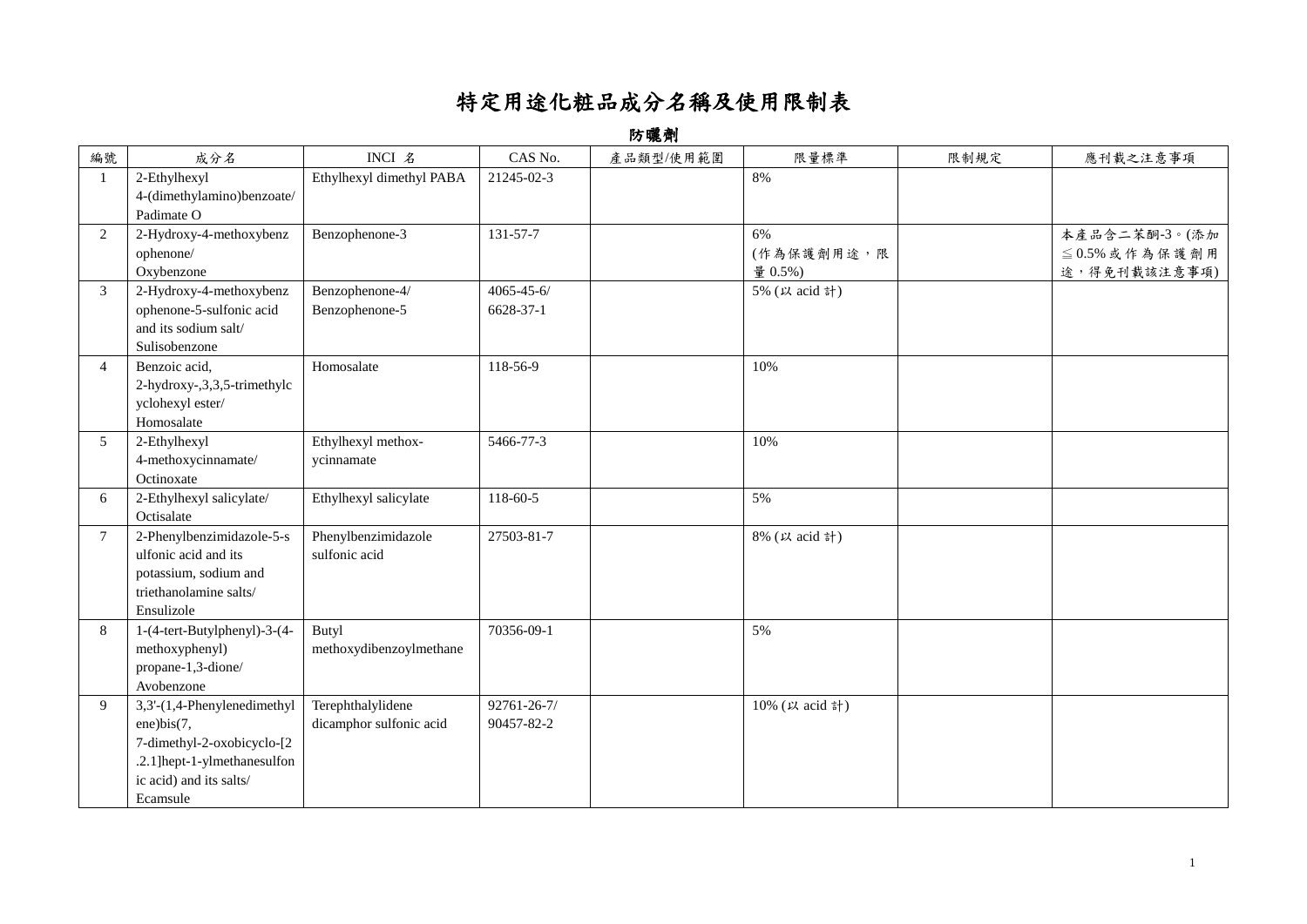| 編號 | 成分名                                                                                                                                   | INCI 名                                                    | CAS No.     | 產品類型/使用範圍 | 限量標準                                                | 限制規定 | 應刊載之注意事項 |
|----|---------------------------------------------------------------------------------------------------------------------------------------|-----------------------------------------------------------|-------------|-----------|-----------------------------------------------------|------|----------|
| 10 | 2-Cyano-3,3-diphenylacryli<br>c acid, 2-ethylhexyl ester/<br>Octocrilene                                                              | Octocrylene                                               | 6197-30-4   |           | 10% (以 acid 計)                                      |      |          |
| 11 | Zinc oxide                                                                                                                            | Zinc oxide                                                | 1314-13-2   |           | 25%<br>(倘作為收斂劑用途,<br>且限量未超過 10%<br>者,得以一般化粧品管<br>理) |      |          |
| 12 | Phenol,2-(2H-benzotriazol-<br>2-yl)-4-methyl-6-(2-methyl-<br>3-(1,3,3,3-tetramethyl-1-(tri<br>methylsilyl)oxy)disiloxanyl<br>)propyl) | Drometrizole trisiloxane                                  | 155633-54-8 |           | 15%                                                 |      |          |
| 13 | 2,2'-Methylene-bis(6-(2H-b<br>enzotriazol-2-yl)-4- $(1,1,3,3$ -<br>tetramethylbutyl)phenol)/<br>Bisoctrizole                          | Methylene<br>bis-benzotriazolyl<br>tetramethylbutylphenol | 103597-45-1 |           | 10%                                                 |      |          |
| 14 | $2,2-(6-(4-Methoxyphenyl)-$<br>1,3,5-triazine-2,4-diyl)bis(5<br>-((2-ethylhexyl)oxy)phenol)<br>Bemotrizinol                           | Bis-ethylhexyloxyphenol<br>methoxyphenyl triazine         | 187393-00-6 |           | 10%                                                 |      |          |
| 15 | Dimethicodiethylbenzalmal<br>onate                                                                                                    | Polysilicone-15                                           | 207574-74-1 |           | 10%                                                 |      |          |
| 16 | 2,4,6-Trianilino-(pcarbo-2'-<br>ethylhexyl-1'-oxy)-1,3,5-tria<br>zine                                                                 | Ethylhexyl triazone                                       | 88122-99-0  |           | 5%                                                  |      |          |
| 17 | Benzoic acid,<br>2-[-4-(diethylamino)-2-hydr<br>oxybenzoyl]-, hexylester                                                              | Diethylamino<br>hydroxybenzoyl hexyl<br>benzoate          | 302776-68-7 |           | 10%                                                 |      |          |
| 18 | alpha-(2-Oxoborn-3-ylidene<br>)-toluene-4-sulphonic acid<br>and its salts                                                             | Benzylidene camphor<br>sulfonic acid                      | 56039-58-8  |           | 6% (以 acid 計)                                       |      |          |
| 19 | N,N,N-Trimethyl-4-(2-oxob<br>orn-3-ylidenemethyl)anilini<br>ummethyl sulfate                                                          | Camphor benzalkonium<br>methosulfate                      | 52793-97-2  |           | 6%                                                  |      |          |
| 20 | Benzoic acid,<br>$4,4-((6-((4-(((1,1{\text -dimethyle}$                                                                               | Diethylhexyl butamido<br>triazone                         | 154702-15-5 |           | 10%                                                 |      |          |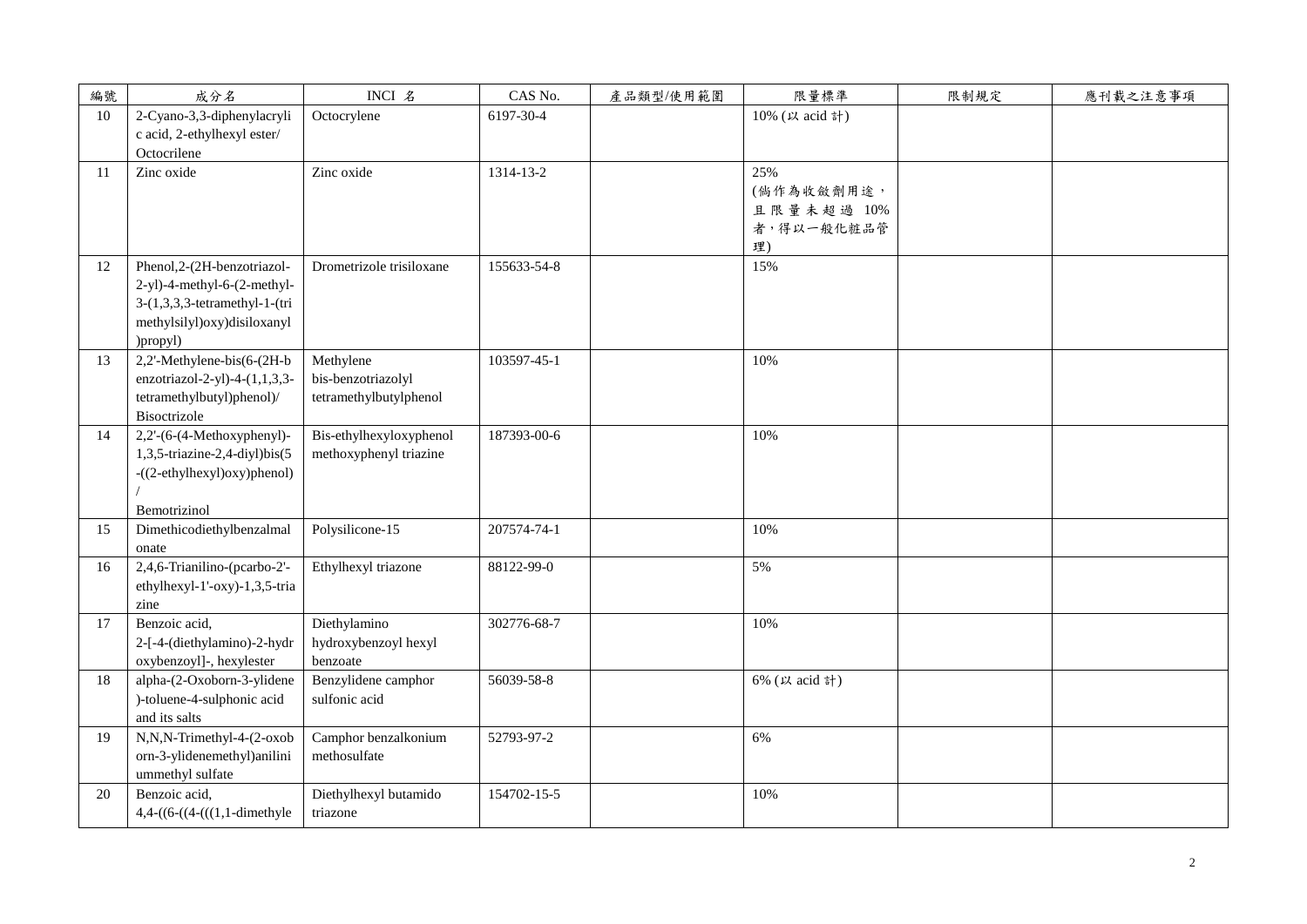| 編號 | 成分名                                                        | INCI 名                 | CAS No.     | 產品類型/使用範圍 | 限量標準           | 限制規定      | 應刊載之注意事項 |
|----|------------------------------------------------------------|------------------------|-------------|-----------|----------------|-----------|----------|
|    | thyl)amino)carbonyl)phenyl<br>)amino)-1,3,5-triazine-2,4-d |                        |             |           |                |           |          |
|    | iyl)diimino)bis-, bis                                      |                        |             |           |                |           |          |
|    | (2-ethylhexyl)ester/                                       |                        |             |           |                |           |          |
|    | Iscotrizinol                                               |                        |             |           |                |           |          |
| 21 | Sodium salt of                                             | Disodium phenyl        | 180898-37-7 |           | 10% (以 acid 計) |           |          |
|    | $2,2'-bis(1,4-phenylene)-1Hb$                              | dibenzimidazole        |             |           |                |           |          |
|    | enzimidazole-4,6-disulfonic                                | tetrasulfonate         |             |           |                |           |          |
|    | acid                                                       |                        |             |           |                |           |          |
|    | Bisdisulizole disodium                                     |                        |             |           |                |           |          |
| 22 | Isopentyl-4-methoxycinnam                                  | Isoamyl                | 71617-10-2  |           | 10%            |           |          |
|    | ate/                                                       | p-methoxycinnamate     |             |           |                |           |          |
|    | Amiloxate                                                  |                        |             |           |                |           |          |
| 23 | 3-(4-Methylbenzylidene)-d1                                 | 4-Methylbenzylidene    | 38102-62-4/ |           | 4%             |           |          |
|    | camphor/                                                   | camphor                | 36861-47-9  |           |                |           |          |
|    | Enzacamene                                                 |                        |             |           |                |           |          |
| 24 | Ethoxylated                                                | PEG-25 PABA            | 116242-27-4 |           | 10%            |           |          |
|    | ethyl-4-aminobenzoate                                      |                        |             |           |                |           |          |
| 25 | Polymer of $N-$ { $(2 \text{ and }$                        | Polyacrylamidomethyl   | 113783-61-2 |           | 6%             |           |          |
|    | 4)-[(2-oxoborn-3-ylidene)m                                 | benzylidene camphor    |             |           |                |           |          |
|    | ethyl]benzyl}acrylamide                                    |                        |             |           |                |           |          |
| 26 | 1,3,5-Triazine,                                            | Tris-biphenyl triazine | 31274-51-8  |           | 10%            | 不得使用於噴霧製劑 |          |
|    | $2,4,6$ -tris $[1,1'-bipheny]$ -4-y                        |                        |             |           |                |           |          |
|    |                                                            |                        |             |           |                |           |          |
|    | ※倘成分作為化粧品本身之保護劑,而非防曬劑用途,且未標示其防曬相關效能者,得以一般化粧品管理。            |                        |             |           |                |           |          |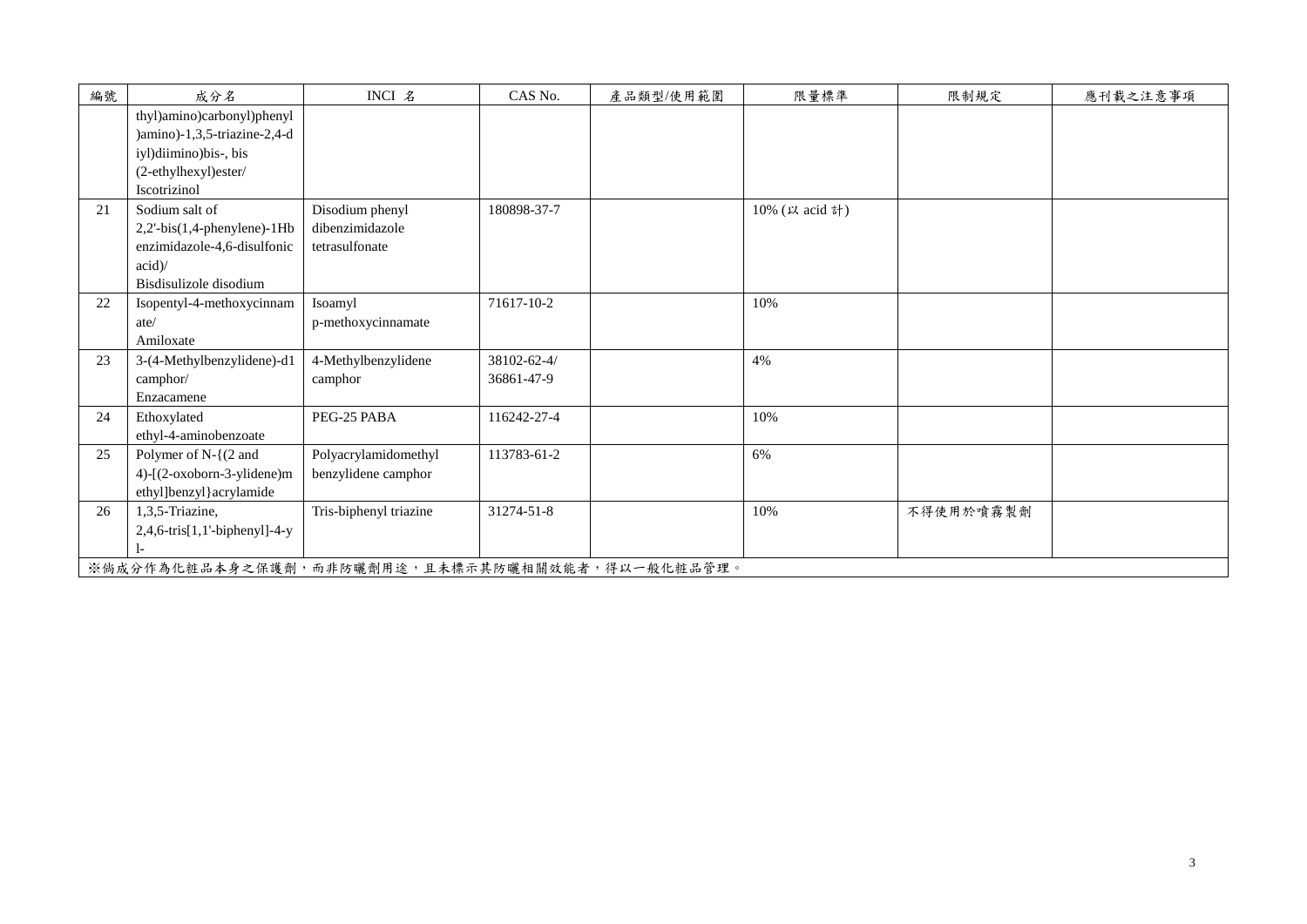## 染髮劑

|                |                                         | 限量標準                                           |                                   |                                 |      |                                                                        |          |
|----------------|-----------------------------------------|------------------------------------------------|-----------------------------------|---------------------------------|------|------------------------------------------------------------------------|----------|
| 編號             | 成分名                                     | INCI 名                                         | CAS No.                           | 氧化性                             | 非氧化性 | 限制規定                                                                   | 應刊載之注意事項 |
|                | p-Phenylenediamine and its<br>salts     | p-Phenylenediamine/<br>p-Phenylenediamine HCl/ | $106 - 50 - 3/$<br>$624 - 18 - 0$ | 2% (以 free base 計)              |      |                                                                        |          |
|                |                                         | p-Phenylenediamine sulfate                     | 16245-77-5                        |                                 |      |                                                                        |          |
| $\overline{2}$ | 1,4-Benzenediamine,                     | Toluene-2,5-diamine/                           | $95 - 70 - 5/$                    | 2% (以 free base 計)              |      |                                                                        |          |
|                | 2-methyl-/                              | Toluene-2,5-diamine sulfate                    | 615-50-9                          | 3.6% (以 sulfate salt            |      |                                                                        |          |
|                | 2,5-Diaminotoluene                      |                                                |                                   | 計)                              |      |                                                                        |          |
|                | sulphate                                |                                                |                                   |                                 |      |                                                                        |          |
| 3              | 5-Amino-o-cresol                        | 4-Amino-2-hydroxytoluene                       | 2835-95-2                         | 1.5%                            |      |                                                                        |          |
| $\overline{4}$ | m-Aminophenol and its                   | m-Aminophenol/                                 | $591 - 27 - 5/$                   | 1.2%                            |      |                                                                        |          |
|                | salts                                   | m-Aminophenol HCl/                             | $51 - 81 - 0/$                    |                                 |      |                                                                        |          |
|                |                                         | m-Aminophenol sulfate                          | 68239-81-6/                       |                                 |      |                                                                        |          |
|                |                                         |                                                | 38171-54-9                        |                                 |      |                                                                        |          |
| 5              | 4-Aminophenol                           | p-Aminophenol                                  | 123-30-8                          | 0.9%                            |      |                                                                        |          |
| 6              | 1,4-Diaminoanthraquinone                | Disperse Violet 1                              | 128-95-0                          |                                 | 0.5% |                                                                        |          |
| $\tau$         | 2,4-Diaminophenoxyethano                | 2,4-Diaminophenoxyethano                       | 70643-19-5/                       | 2%<br>以                         |      |                                                                        |          |
|                | l, its hydrochloride and its            | $1$ HCl/                                       | 66422-95-5/                       | hydrochloride 計)                |      |                                                                        |          |
|                | sulphate                                | 2,4-Diaminophenoxyethano<br>1 sulfate          | 70643-20-8                        |                                 |      |                                                                        |          |
| 8              | Naphthalene-1,5-diol                    | 1,5-Naphthalenediol                            | 83-56-7                           | 1%                              | 1%   |                                                                        |          |
| $\mathbf{Q}$   | Pyridine-2,6-diyldiamine                | 2,6-Diaminopyridine                            | 141-86-6                          | 0.15%                           |      |                                                                        |          |
| 10             | 5-[(2-Hydroxyethyl)amino]-<br>o-cresol  | 2-Methyl-5-hydroxyethyla<br>minophenol         | 55302-96-0                        | 1.5%                            |      | 不得與亞硝基化劑一起使用;<br>亞 硝 胺 限 量 : 50<br>microgram/kg (ppb);<br>須置於無亞硝基酸鹽之容器 |          |
| 11             | p-Methylaminophenol and                 | p-Methylaminophenol/                           | $150 - 75 - 4/$                   | 0.68% $(X, \mathbb{R})$ sulfate |      | 不得與亞硝基化劑一起使用;                                                          |          |
|                | its sulphate                            | p-Methylaminophenol                            | $55 - 55 - 0/$                    | 計)                              |      | 亞 硝 胺 限 量 : 50                                                         |          |
|                |                                         | sulfate                                        | 1936-57-8                         |                                 |      | microgram/kg (ppb);                                                    |          |
|                |                                         |                                                |                                   |                                 |      | 須置於無亞硝基酸鹽之容器                                                           |          |
| 12             | 4-Nitro-1,2-phenylenediami              | 4-Nitro-o-phenylenediamin                      | 99-56-9                           | 0.5%                            |      |                                                                        |          |
|                | ne                                      | e                                              |                                   |                                 |      |                                                                        |          |
| 13             | N-(4-aminophenyl)aniline                | N-Phenyl-p-phenylenediami<br>ne                | $101 - 54 - 2$                    | 3%                              |      |                                                                        |          |
| 14             | N-Phenyl-p-phenylenediami<br>ne acetate |                                                | $\overline{\phantom{a}}$          | 3%                              |      |                                                                        |          |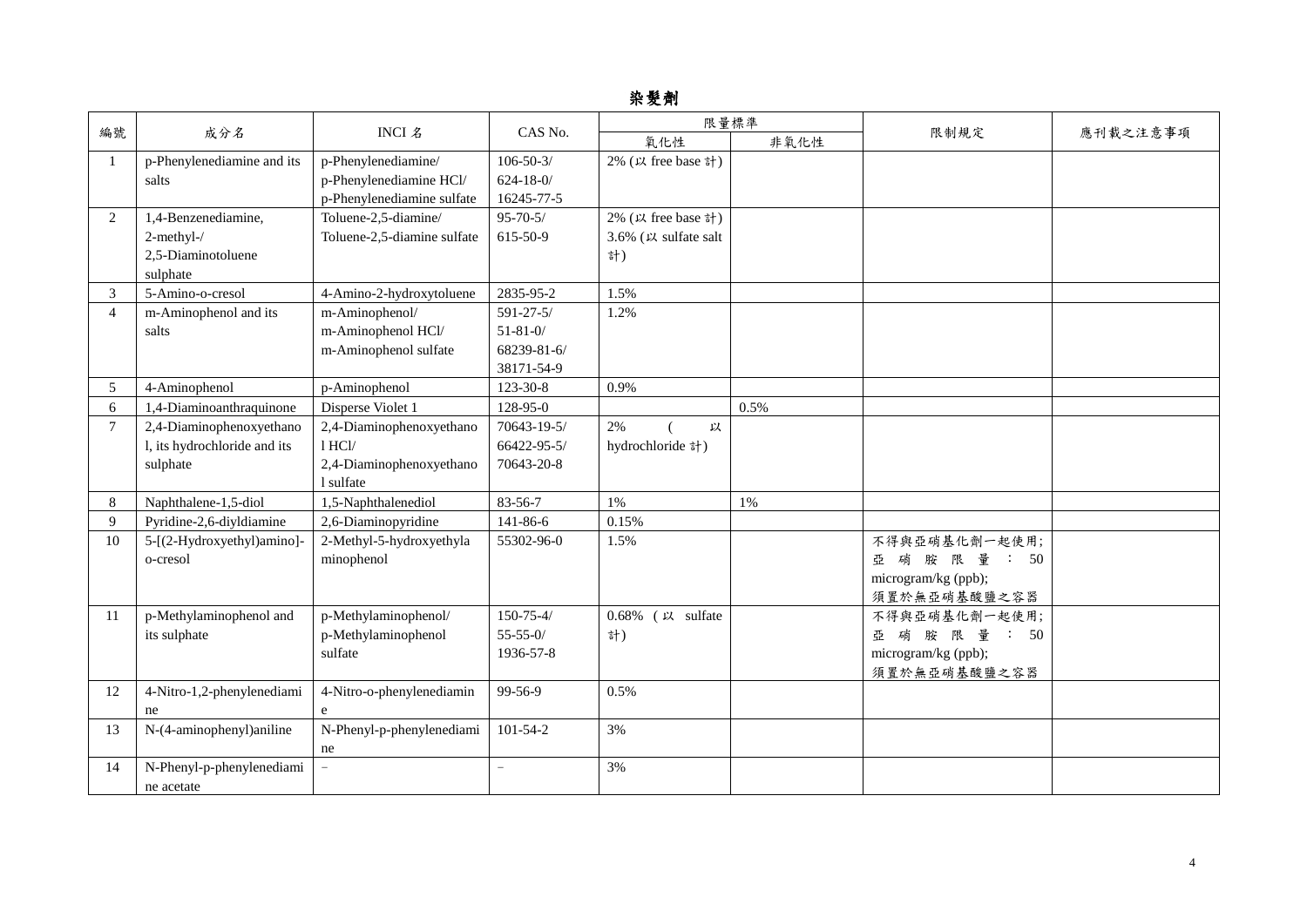|    |                                                                                                |                                                                                           |                            |                                                                       | 限量標準                                                                  |                                                                        |          |
|----|------------------------------------------------------------------------------------------------|-------------------------------------------------------------------------------------------|----------------------------|-----------------------------------------------------------------------|-----------------------------------------------------------------------|------------------------------------------------------------------------|----------|
| 編號 | 成分名                                                                                            | INCI 名                                                                                    | CAS No.                    | 氧化性                                                                   | 非氧化性                                                                  | 限制規定                                                                   | 應刊載之注意事項 |
| 15 | N-phenylbenzene-p-diamin<br>e monohydrochloride<br>(CI 76085)                                  | N-phenyl-p-phenylenediami<br>ne HCl                                                       | 2198-59-6/<br>56426-15-4   | 3%                                                                    |                                                                       |                                                                        |          |
| 16 | 2-Amino-4,6-dinitrophenol<br>and<br>2-Amino-4,6-dinitrophenol,<br>sodium salt                  | Picramic acid and sodium<br>picramate                                                     | $96 - 91 - 3/$<br>831-52-7 | 0.6%                                                                  | 0.6%                                                                  |                                                                        |          |
| 17 | 2-Amino-6-chloro-4-nitroph<br>enol                                                             | 2-Amino-6-chloro-4-nitroph<br>enol                                                        | 6358-09-4                  | 2%                                                                    | 2%                                                                    |                                                                        |          |
| 18 | 4-Amino-m-cresol                                                                               | 4-Amino-m-cresol                                                                          | 2835-99-6                  | 1.5%                                                                  |                                                                       |                                                                        |          |
| 19 | 3-Amino-2,4-dichloropheno<br>1 and its hydrochloride                                           | 3-Amino-2,4-dichloropheno<br>1/<br>3-Amino-2,4-dichloropheno<br>1 HCl                     | 61693-42-3/<br>61693-43-4  | 1.5%<br>以<br>hydrochloride 計)                                         | 1.5%<br>以<br>hydrochloride 計)                                         |                                                                        |          |
| 20 | 2-[(3-Amino-4-methoxyphe<br>nyl)amino] ethanol and its<br>sulphate                             | 2-Amino-4-hydroxyethylam<br>inoanisole/<br>2-Amino-4-hydroxyethylam<br>inoanisole sulfate | 83763-47-7/<br>83763-48-8  | 1.5% (以 sulfate 計)                                                    |                                                                       | 不得與亞硝基化劑一起使用;<br>亞 硝 胺 限 量 : 50<br>microgram/kg (ppb);<br>須置於無亞硝基酸鹽之容器 |          |
| 21 | 4-Amino-3-nitrophenol                                                                          | 4-Amino-3-nitrophenol                                                                     | $610-81-1$                 | 1.5%                                                                  | 1%                                                                    |                                                                        |          |
| 22 | 4,4'-[1,3-Propanediylbis(ox<br>y)]bisbenzene-1,3-diamine<br>and its tetrahydrochloride<br>salt | 1,3-bis-(2,4-Diaminopheno<br>xy)propane/<br>1,3-bis-(2,4-Diaminopheno<br>xy)propane HCl   | 81892-72-0/<br>74918-21-1  | 1.2% (以 free base<br>計)<br>1.8%<br>以<br>tetrahydrochloride<br>salt 計) | 1.2% (以 free base<br>計)<br>1.8%<br>以<br>tetrahydrochloride<br>salt 計) |                                                                        |          |
| 23 | 2,2'-[(4-Aminophenyl)imin<br>o]bis(ethanol) sulphate                                           | N,N-bis(2-Hydroxyethyl)-p<br>- phenylenediamine sulfate                                   | 54381-16-7                 | 2.5% (以 sulfate 計)                                                    |                                                                       | 不得與亞硝基化劑一起使用;<br>亞 硝 胺 限 量 : 50<br>microgram/kg (ppb);<br>須置於無亞硝基酸鹽之容器 |          |
| 24 | Phenol.<br>2-chloro-6-(ethylamino)-4-n<br>itro-                                                | 2-Chloro-6-ethylamino-4-ni<br>trophenol                                                   | 131657-78-8                | 1.5%                                                                  | 3%                                                                    | 不得與亞硝基化劑一起使用;<br>亞 硝 胺 限 量 : 50<br>microgram/kg (ppb);<br>須置於無亞硝基酸鹽之容器 |          |
| 25 | 1,3-Benzenediol,4-chloro-<br>(CI 76510)                                                        | 4-Chlororesorcinol                                                                        | 95-88-5                    | 2.5%                                                                  |                                                                       |                                                                        |          |
| 26 | 6-Hydroxy-3,4-dimethyl-2-<br>pyridone                                                          | 2,6-Dihydroxy-3,4-dimethyl<br>pyridine                                                    | 84540-47-6                 | 1%                                                                    |                                                                       |                                                                        |          |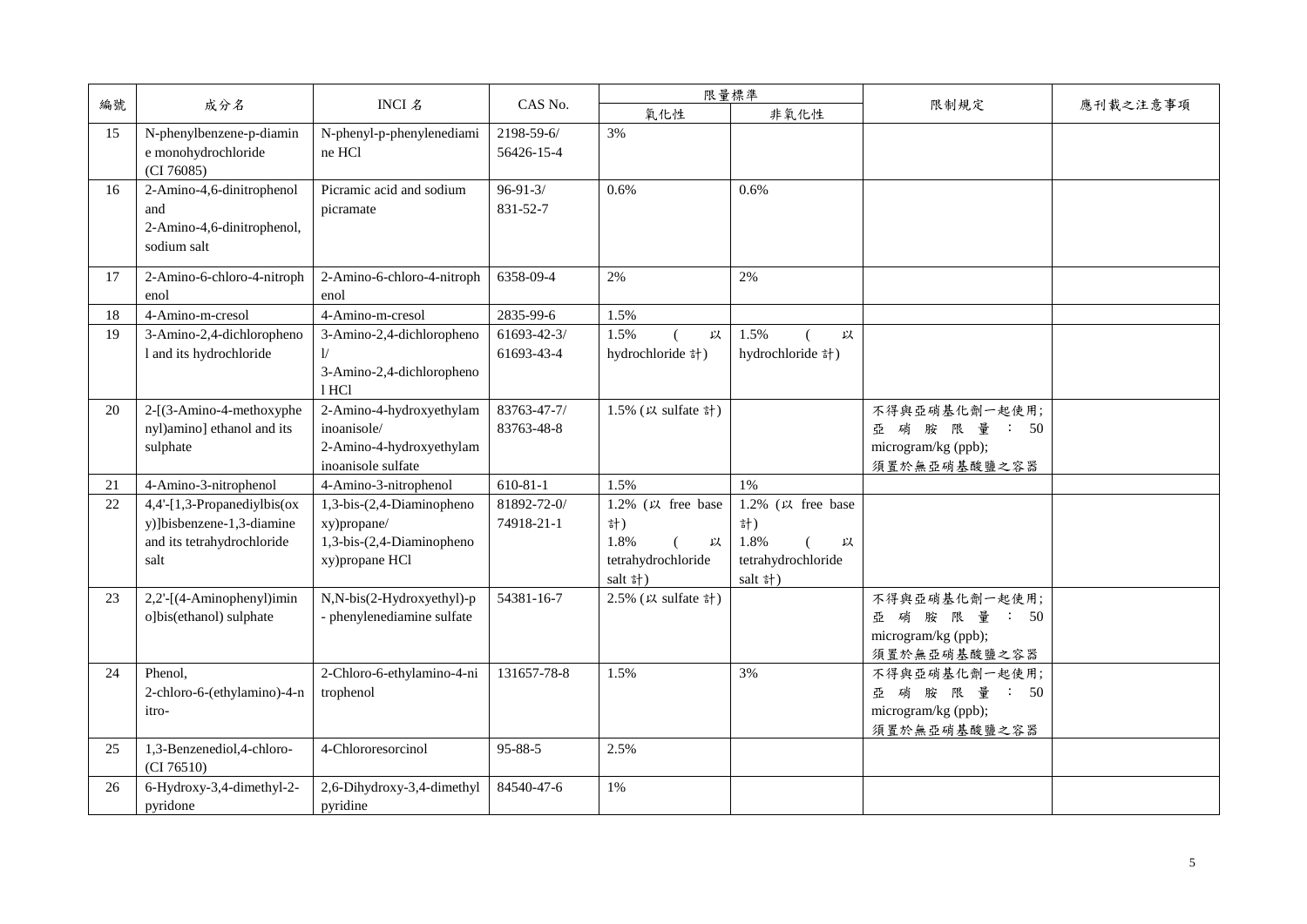|    |                                                                                                                                                        |                                                                                     |                                  |                                | 限量標準                          |                                                                                      |          |
|----|--------------------------------------------------------------------------------------------------------------------------------------------------------|-------------------------------------------------------------------------------------|----------------------------------|--------------------------------|-------------------------------|--------------------------------------------------------------------------------------|----------|
| 編號 | 成分名                                                                                                                                                    | INCI 名                                                                              | CAS No.                          | 氧化性                            | 非氧化性                          | 限制規定                                                                                 | 應刊載之注意事項 |
| 27 | 2,6-Dimethoxy-3,5-pyridine<br>diamine and its<br>hydrochloride                                                                                         | 2,6-Dimethoxy-3,5-pyridine<br>diamine/<br>2,6-Dimethoxy-3,5-pyridine<br>diamine HCl | 56216-28-5/<br>85679-78-3        | 0.25%<br>以<br>hydrochloride 計) |                               |                                                                                      |          |
| 28 | Ethanol,<br>$2,2'$ -[[4-[(4-aminophenyl)az<br>o]phenyl]imino]bis-                                                                                      | Disperse Black 9                                                                    | 20721-50-0                       |                                | 0.3%                          | 2,2'-[4-(4-aminopheny-lazo)p<br>heny-limino]diethanol<br>與<br>lignosulfate 混合比例為 1:1 |          |
| 29 | $2,2'$ -[[4-[(2-Hydroxyethyl)a<br>mino]-3-nitrophenyl]imino]<br>bisethanol                                                                             | HC Blue No. 2                                                                       | 33229-34-4                       |                                | 2.8%                          | 不得與亞硝基化劑一起使用;<br>亞 硝 胺 限 量 : 50<br>microgram/kg (ppb);<br>須置於無亞硝基酸鹽之容器               |          |
| 30 | 1-[(2'-Methoxyethyl)amino]<br>-2-nitro-4-[di-(2'-hydroxyet<br>hyl)amino]benzene                                                                        | HC Blue No. 11                                                                      | 23920-15-2                       |                                | 2%                            | 不得與亞硝基化劑一起使用;<br>亞 硝 胺 限 量 : 50<br>microgram/kg (ppb);<br>須置於無亞硝基酸鹽之容器               |          |
| 31 | 1-(beta-Hydroxyethyl)amin<br>o-2-nitro-4-N-ethyl-N-(beta<br>-hydroxyethyl)aminobenzen<br>e and its hydrocloride                                        | HC Blue No. 12                                                                      | 104516-93-0/<br>132885-85-9      | 0.75%<br>以<br>hydrochloride 計) | 1.5%<br>以<br>hydrochloride 計) | 不得與亞硝基化劑一起使用;<br>亞 硝 胺 限 量 : 50<br>microgram/kg (ppb);<br>須置於無亞硝基酸鹽之容器               |          |
| 32 | 4-[(2-Nitrophenyl)amino]ph<br>enol                                                                                                                     | HC Orange No. 1                                                                     | 54381-08-7                       |                                | 1%                            |                                                                                      |          |
| 33 | 1-(beta-Aminoethyl)amino-<br>4-(beta-hydroxyethyl)oxy-2<br>-nitrobenzene and its salts                                                                 | HC Orange No. 2                                                                     | 85765-48-6                       |                                | 1%                            | 不得與亞硝基化劑一起使用;<br>亞 硝 胺 限 量 : 50<br>microgram/kg (ppb);<br>須置於無亞硝基酸鹽之容器               |          |
| 34 | 2-Nitro-N1-phenyl-benzene<br>-1,4-diamine                                                                                                              | HC Red No. 1                                                                        | 2784-89-6                        |                                | 1%                            |                                                                                      |          |
| 35 | $1-Amino-2-nitro-4-(2',3'-dih)$<br>ydroxypropyl)amino-5-chlo<br>ro-benzene+<br>$1,4-bis-(2',3'-dihydroxyprop)$<br>yl)amino-2-nitro-5-chlorobe<br>nzene | HC Red No. 10+<br>HC Red No. 11                                                     | $95576 - 89 - 9 +$<br>95576-92-4 | 1%                             | 2%                            | 不得與亞硝基化劑一起使用;<br>亞 硝胺 限量: 50<br>microgram/kg (ppb);<br>須置於無亞硝基酸鹽之容器                  |          |
| 36 | 2,2'-[(4-Amino-3-nitrophen<br>yl)imino]bisethanol and its<br>hydrochloride                                                                             | HC Red No. 13                                                                       | 29705-39-3/<br>94158-13-1        | 1.25%<br>以<br>hydrocloride 計)  | 2.5%<br>以<br>hydrocloride 計)  |                                                                                      |          |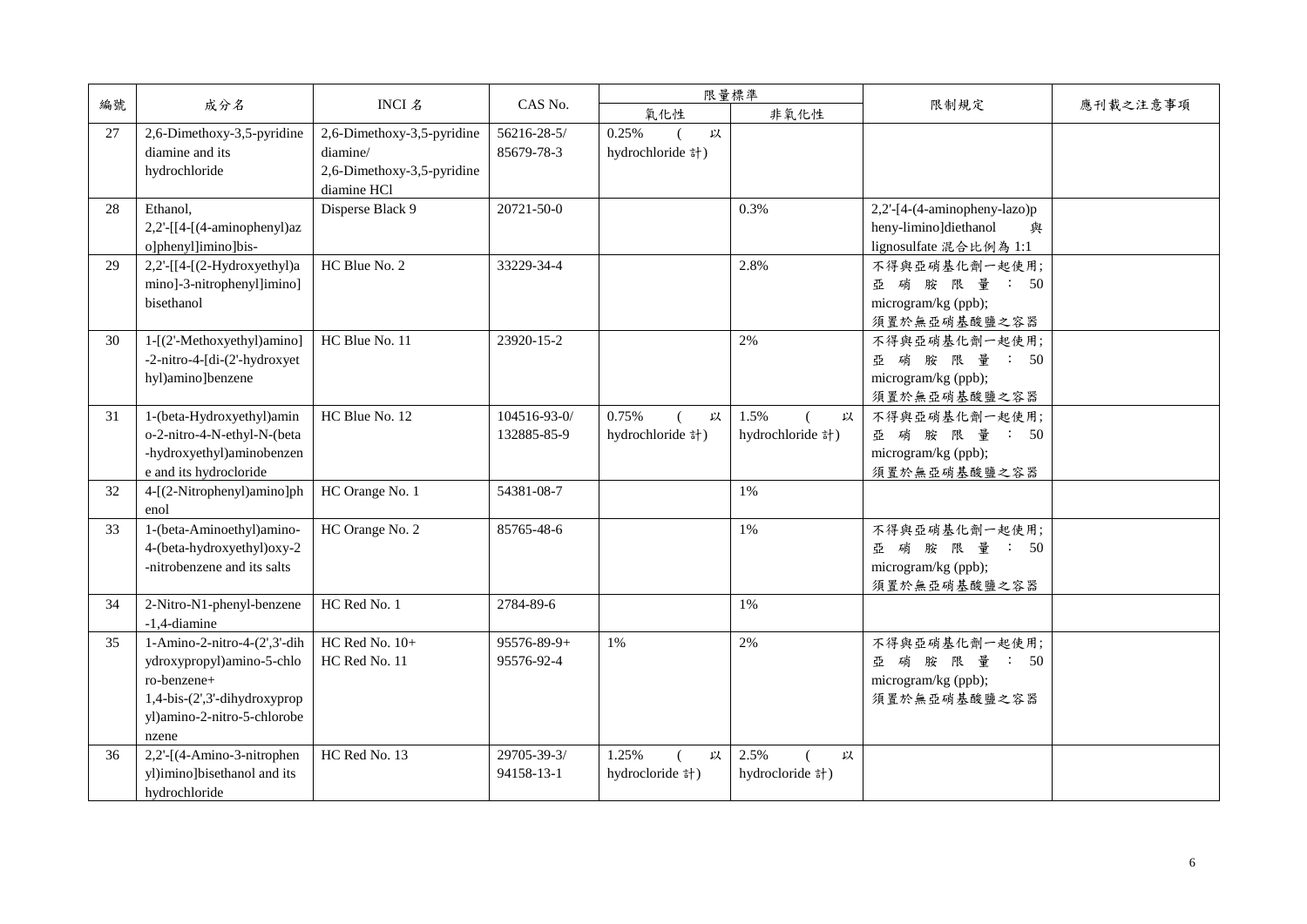|    |                                                                                        |                                                                  |                             |                                       | 限量標準  |                                                                         |          |
|----|----------------------------------------------------------------------------------------|------------------------------------------------------------------|-----------------------------|---------------------------------------|-------|-------------------------------------------------------------------------|----------|
| 編號 | 成分名                                                                                    | <b>INCI 名</b>                                                    | CAS No.                     | 氧化性                                   | 非氧化性  | 限制規定                                                                    | 應刊載之注意事項 |
| 37 | Ethanol, 2-[(4-amino-2-met<br>hyl-5-nitrophenyl)amino]-<br>and its salts               | HC Violet No. 1                                                  | 82576-75-8                  | 0.25%                                 | 0.28% | 不得與亞硝基化劑一起使用;<br>亞 硝 胺 限 量 : 50<br>microgram/kg (ppb);<br>須置於無亞硝基酸鹽之容器  |          |
| 38 | 1-Propanol, $3-[[4-[bis(2-hy$<br>droxyethyl)amino]-2-nitrop<br>henyl]amino]            | HC Violet No. 2                                                  | 104226-19-9                 |                                       | 2%    | 不得與亞硝基化劑一起使用;<br>亞 硝 胺 限 量 : 50<br>microgram/kg (ppb);<br>須置於無亞硝基酸鹽之容器  |          |
| 39 | 2-[(2-Nitrophenyl)amino]et<br>hanol                                                    | HC Yellow No. 2                                                  | 4926-55-0                   | 0.75%                                 | $1\%$ | 不得與亞硝基化劑一起使用;<br>亞 硝 胺 限 量 : 50<br>microgram/kg (ppb);<br>須置於無亞硝基酸鹽之容器  |          |
| 40 | 2-[bis(2-Hydroxyethyl)amin<br>o]-5-nitrophenol                                         | HC Yellow No. 4                                                  | 59820-43-8                  |                                       | 1.5%  | 不得與亞硝基化劑一起使用;<br>亞 硝 胺 限 量 : 50<br>microgram/kg (ppb);<br>須置於無亞硝基酸鹽之容器  |          |
| 41 | 1,5-Di-(beta-hydroxyethyla<br>mino)-2-nitro-4-chlorobenz<br>ene                        | HC Yellow No. 10                                                 | 109023-83-8                 |                                       | 0.1%  | 不得與亞硝基化劑一起使用;<br>亞 硝 胺 限 量 : 50<br>microgram/kg (ppb);<br>須置於無亞硝基酸鹽之容器  |          |
| 42 | 3,4-Dihydro-2H-1,4-benzox<br>$azin-6-0l$                                               | Hydroxybenzomorpholine                                           | 26021-57-8                  | $1\%$                                 |       | 不得與亞硝基化劑一起使用;<br>亞 硝 胺 限 量 : 50<br>microgram/kg (ppb);<br>須置於無亞硝基酸鹽之容器  |          |
| 43 | 2-(4-Methyl-2-nitroanilino)<br>ethanol                                                 | Hydroxyethyl-2-nitro-p-tolu<br>idine                             | 100418-33-5                 | 1%                                    | 1%    | 不得與亞硝基化劑一起使用;<br>限 量 : 50<br>亞硝胺<br>microgram/kg (ppb);<br>須置於無亞硝基酸鹽之容器 |          |
| 44 | Hydroxyethyl-3,4-methylen<br>edioxyaniline and its<br>hydrochloride                    | Hydroxyethyl-3,4-methylen<br>edioxyaniline HCl                   | 94158-14-2                  | 1.5%                                  |       | 不得與亞硝基化劑一起使用;<br>亞硝胺<br>限 量 : 50<br>microgram/kg (ppb);<br>須置於無亞硝基酸鹽之容器 |          |
| 45 | Hydroxypropyl bis(N-hydro<br>xyethyl-p-phenylenediamin<br>e)and its tetrahydrochloride | Hydroxypropyl bis(N-hydro<br>xyethyl-p-phenylenediamin<br>e) HCl | 128729-30-6/<br>128729-28-2 | 0.4%<br>以<br>tetrahydrochloride<br>計) |       |                                                                         |          |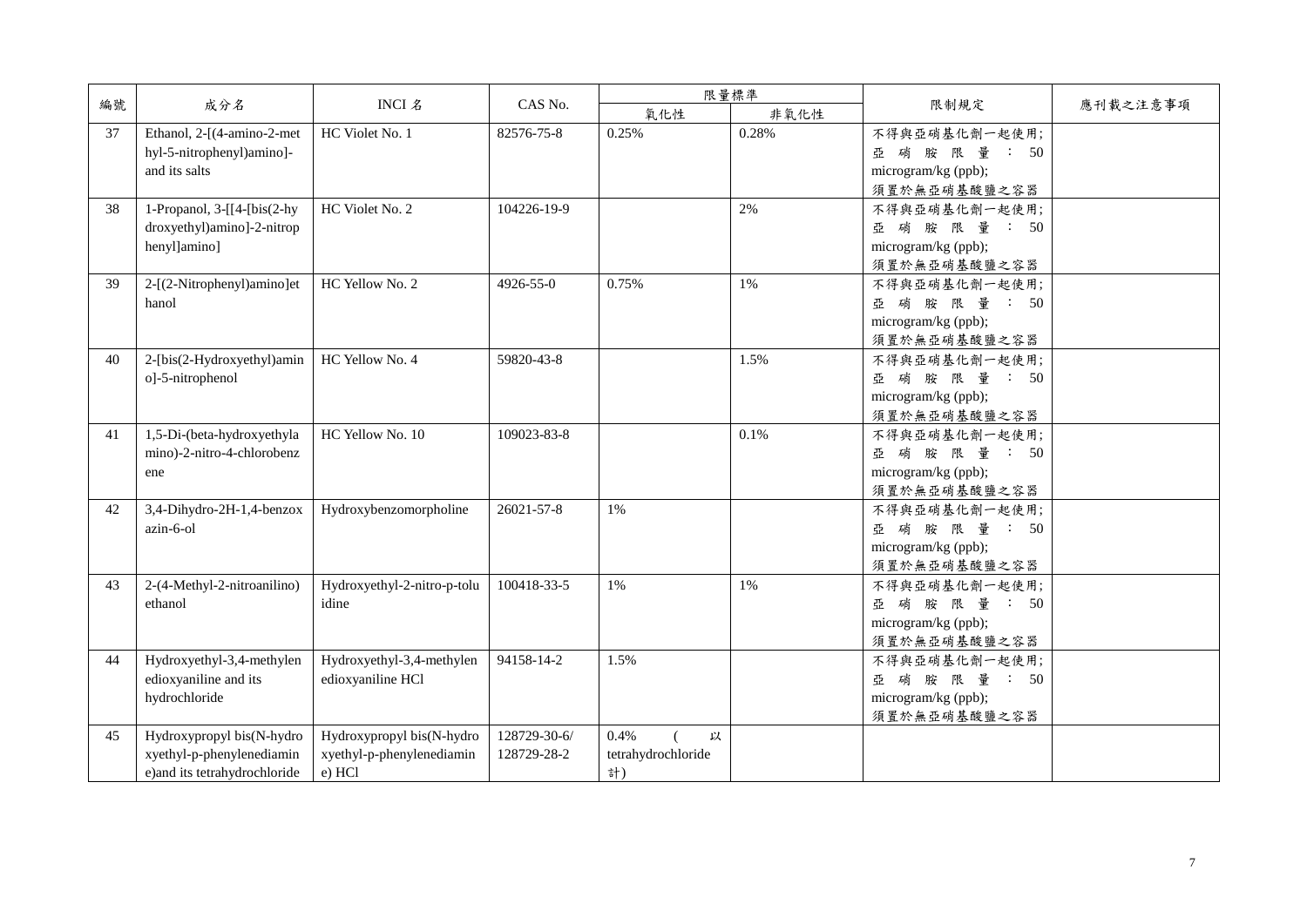|    |                                                                                 |                                                                       |                           |       | 限量標準  |                                                                        |          |
|----|---------------------------------------------------------------------------------|-----------------------------------------------------------------------|---------------------------|-------|-------|------------------------------------------------------------------------|----------|
| 編號 | 成分名                                                                             | INCI 名                                                                | CAS No.                   | 氧化性   | 非氧化性  | 限制規定                                                                   | 應刊載之注意事項 |
| 46 | 2-[(2-methoxy-4-nitropheny<br>l)amino]ethanol and its salts                     | 2-Hydroxyethylamino-5-nit<br>roanisole                                | 66095-81-6                |       | 0.2%  | 不得與亞硝基化劑一起使用;<br>亞 硝 胺 限 量 : 50<br>microgram/kg (ppb);<br>須置於無亞硝基酸鹽之容器 |          |
| 47 | 1-Hydroxy-2-beta-hydroxye<br>thylamino-4,6-dinitrobenze<br>ne                   | 2-Hydroxyethyl picramic<br>acid                                       | 99610-72-7                | 1.5%  | 2%    | 不得與亞硝基化劑一起使用;<br>亞 硝 胺 限 量 : 50<br>microgram/kg (ppb);<br>須置於無亞硝基酸鹽之容器 |          |
| 48 | 1-Hydroxy-3-nitro-4-(3-hyd<br>roxypropylamino)benzene                           | 4-Hydroxypropylamino-3-n<br>itrophenol                                | 92952-81-3                | 2.6%  | 2.6%  | 不得與亞硝基化劑一起使用;<br>亞 硝 胺 限 量 : 50<br>microgram/kg (ppb);<br>須置於無亞硝基酸鹽之容器 |          |
| 49 | 1,3-Benzenediol, 2-methyl                                                       | 2-Methylresorcinol                                                    | 608-25-3                  | 1.8%  | 1.8%  |                                                                        |          |
| 50 | 2-[3-(Methylamino)-4-nitro<br>phenoxy]ethanol                                   | 3-Methylamino-4-nitrophen<br>oxyethanol                               | 59820-63-2                |       | 0.15% | 不得與亞硝基化劑一起使用;<br>亞 硝 胺 限 量 : 50<br>microgram/kg (ppb);<br>須置於無亞硝基酸鹽之容器 |          |
| 51 | Naphthalene-2,7-diol                                                            | 2,7-Naphthalenediol                                                   | 582-17-2                  | 1%    | 1%    |                                                                        |          |
| 52 | 1-Naphthalenol                                                                  | 1-Naphthol                                                            | $90-15-3$                 | 2%    |       |                                                                        |          |
| 53 | 4-[(2-Hydroxyethyl)amino]-<br>3-nitrophenol                                     | 3-Nitro-p-hydroxyethylami<br>nophenol                                 | 65235-31-6                | 3%    | 1.85% | 不得與亞硝基化劑一起使用;<br>亞 硝胺 限量: 50<br>microgram/kg (ppb);<br>須置於無亞硝基酸鹽之容器    |          |
| 54 | 1-(beta-Ureidoethyl)amino-<br>4-nitrobenzene                                    | 4-Nitrophenyl<br>aminoethylurea                                       | 27080-42-8                | 0.25% | 0.5%  | 不得與亞硝基化劑一起使用;<br>亞 硝胺 限量: 50<br>microgram/kg (ppb);<br>須置於無亞硝基酸鹽之容器    |          |
| 55 | 3-Methyl-1-phenyl-5-pyraz<br>olone                                              | Phenyl methyl pyrazolone                                              | $89 - 25 - 8$             | 0.25% |       |                                                                        |          |
| 56 | 1,3-Benzenediol                                                                 | Resorcinol                                                            | 108-46-3                  | 1.25% |       |                                                                        |          |
| 57 | 3-Amino-2-chloro-6-methyl<br>phenol/<br>3-Amino-4-chloro-6-methyl<br>phenol HCl | 5-Amino-6-chloro-o-cresol/<br>5-Amino-6-chloro-o-cresol<br><b>HCl</b> | 84540-50-1/<br>80419-48-3 | $1\%$ | 0.5%  |                                                                        |          |
| 58 | 2- Aminopyridin-3-ol                                                            | 2-Amino-3-hydroxypyridin<br>e                                         | 16867-03-1                | 1%    |       |                                                                        |          |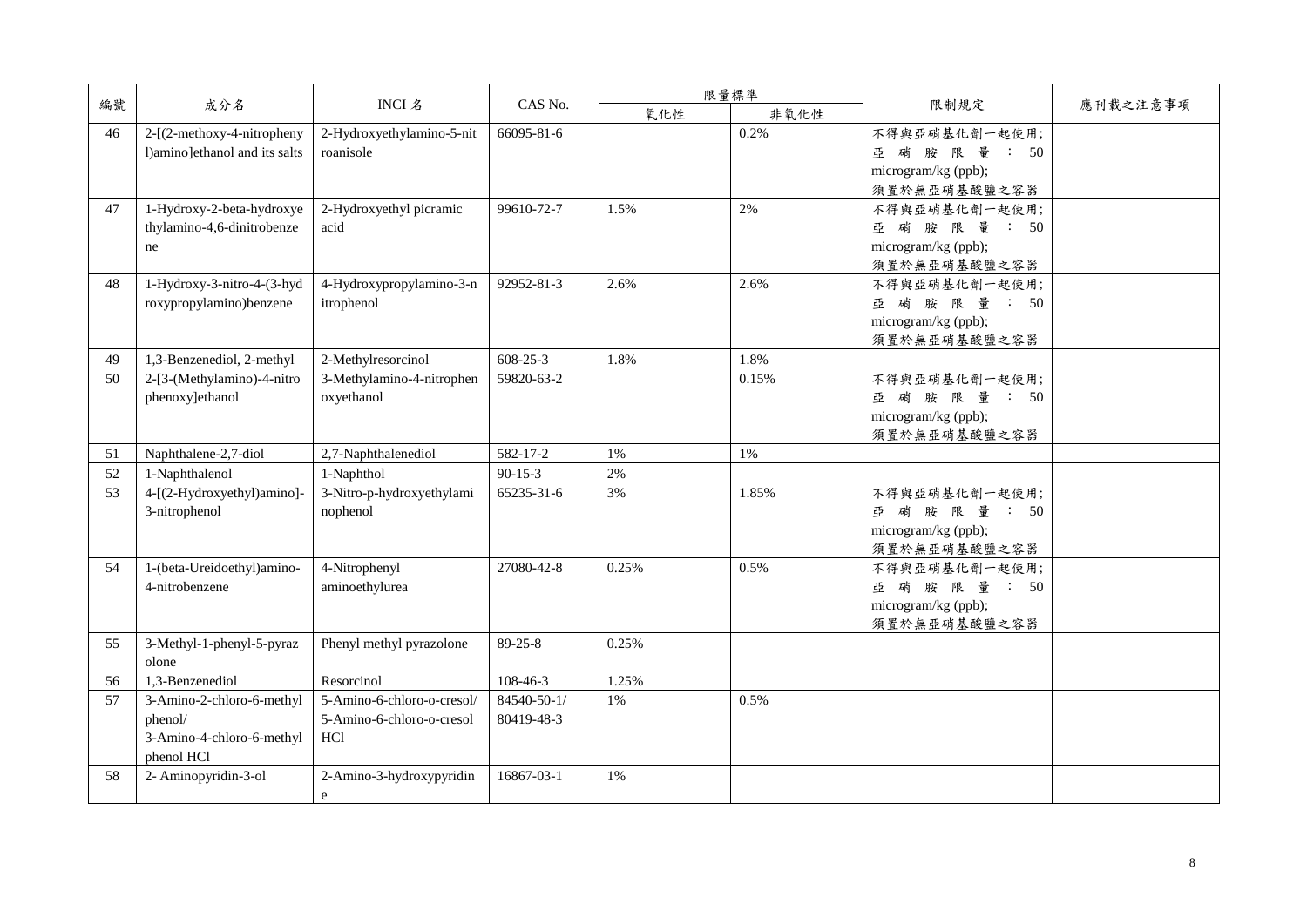|    |                                                                                                                                 |                                                    |                           |                                                                   | 限量標準                                                              |                                                                        |          |
|----|---------------------------------------------------------------------------------------------------------------------------------|----------------------------------------------------|---------------------------|-------------------------------------------------------------------|-------------------------------------------------------------------|------------------------------------------------------------------------|----------|
| 編號 | 成分名                                                                                                                             | INCI 名                                             | CAS No.                   | 氧化性                                                               | 非氧化性                                                              | 限制規定                                                                   | 應刊載之注意事項 |
| 59 | 2-[(4-Aminophenyl)azo]-1,<br>3-dimethyl-1H-imidazolium<br>chloride                                                              | <b>Basic Orange 31</b>                             | 97404-02-9                | 0.5%                                                              | $1\%$                                                             |                                                                        |          |
| 60 | 2-[[4-(Dimethylamino)phen<br>yl]azo]-1,3-dimethyl-1H-im<br>idazolium chloride                                                   | Basic Red 51                                       | 77061-58-6                | 0.5%                                                              | 1%                                                                |                                                                        |          |
| 61 | [7-Hydroxy-8-[(2-methoxyp<br>henyl)azo]-2-naphthyl]trime<br>thylammonium chloride                                               | Basic Red 76                                       | 68391-30-0                |                                                                   | 2%                                                                |                                                                        |          |
| 62 | Pyridinium, 1-methyl-4-[(m<br>ethylphenylhydrazono)meth<br>yl]-,methyl sulfate                                                  | <b>Basic Yellow 87</b>                             | 68259-00-7                | $1\%$                                                             | 1%                                                                |                                                                        |          |
| 63 | 1-Methyl-2,6-bis(2-hydroxy<br>ethylamino)-benzene                                                                               | 2,6-Dihydroxyethylaminoto<br>luene                 | 149330-25-6               | $1\%$                                                             |                                                                   | 不得與亞硝基化劑一起使用;<br>亞 硝 胺 限 量 : 50<br>microgram/kg (ppb);<br>須置於無亞硝基酸鹽之容器 |          |
| 64 | Ethanol,<br>2-((4-amino-2-nitrophenyl)a<br>mino)-                                                                               | HC Red No. 3                                       | 2871-01-4                 | 0.45%                                                             | 3%                                                                | 不得與亞硝基化劑一起使用;<br>亞 硝 胺 限 量 : 50<br>microgram/kg (ppb);<br>須置於無亞硝基酸鹽之容器 |          |
| 65 | 3-(2-Hydroxyethyl)-p-phen<br>ylenediammonium sulphate                                                                           | Hydroxyethyl-p-phenylened<br>iamine sulfate        | 93841-25-9                | 2% (以 sulfate 計)                                                  |                                                                   |                                                                        |          |
| 66 | 6-Methoxy-N2-methyl-2,3-<br>pyridinediamine<br>hydrochloride and<br>dihydrochloride salt                                        | 6-Methoxy-2-methylamino-<br>3-aminopyridine HCl    | 90817-34-8/<br>83732-72-3 | $0.68\%$ ( $\mu$ free base<br>計)<br>1%<br>以<br>dihydrochloride 計) | $0.68\%$ ( $\mu$ free base<br>計)<br>1%<br>以<br>dihydrochloride 計) | 不得與亞硝基化劑一起使用;<br>亞 硝 胺 限 量 : 50<br>microgram/kg (ppb);<br>須置於無亞硝基酸鹽之容器 |          |
| 67 | bis(N-phenylbenzene-p-dia<br>mine)sulphate                                                                                      | N-Phenyl-p-phenylenediami<br>ne sulfate            | 4698-29-7                 | 3% (以 free base 計)                                                |                                                                   |                                                                        |          |
| 68 | Trisodium 5-hydroxy-1-(4-s<br>ulphophenyl)-4-(4-sulphoph<br>enylazo)pyrazole-3-carboxy<br>late and aluminium lake<br>(CI 19140) | Acid Yellow 23/<br>Acid Yellow 23 Aluminum<br>lake | 1934-21-0/<br>12225-21-7  |                                                                   | 0.5%                                                              |                                                                        |          |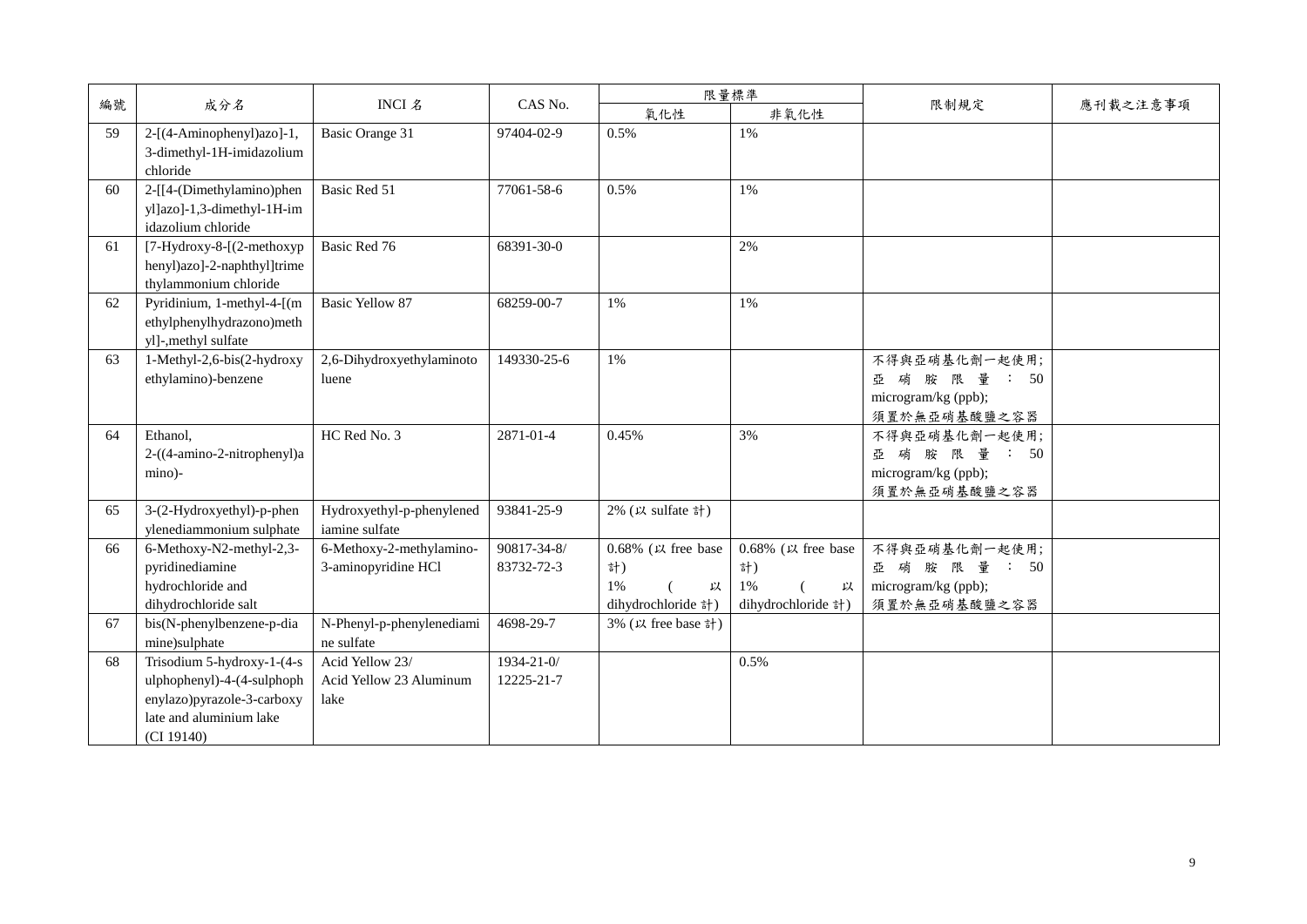|    |                                                                                                                                                                                                                                                                     |                                                                            |                                        |                    | 限量標準               |                                                                        |          |
|----|---------------------------------------------------------------------------------------------------------------------------------------------------------------------------------------------------------------------------------------------------------------------|----------------------------------------------------------------------------|----------------------------------------|--------------------|--------------------|------------------------------------------------------------------------|----------|
| 編號 | 成分名                                                                                                                                                                                                                                                                 | INCI 名                                                                     | CAS No.                                | 氧化性                | 非氧化性               | 限制規定                                                                   | 應刊載之注意事項 |
| 69 | Benzenemethanaminium, N<br>-ethyl-N-[4-[[4-[ethyl-[ $(3-s)$<br>ulfophenyl)-methyl]-amino]<br>-phenyl](2-sulfophenyl)met<br>hylene]-2,5-cyclohexadien-<br>1-ylidene]-3-sulfo, inner<br>salts, disodium salt and its<br>ammonium and aluminium<br>salts<br>(CI 42090) | Acid Blue 9/<br>Acid Blue 9 Ammonium<br>salt/<br>Acid Blue 9 Aluminum lake | 3844-45-9/<br>2650-18-2/<br>68921-42-6 |                    | 0.5%               |                                                                        |          |
| 70 | Disodium 6-hydroxy-5-[(2-<br>methoxy-4-sulphonato-m-to<br>lyl)azo]naphthalene-2-sulph<br>onate<br>(CI 16035)                                                                                                                                                        | Curry Red                                                                  | 25956-17-6                             |                    | 0.4%               |                                                                        |          |
| 71 | Trisodium 1-(1-naphthylazo<br>)-2-hydroxynaphthalene-4',<br>6,8-trisulphonate and<br>aluminium lake<br>(CI 16255)                                                                                                                                                   | Acid Red 18/<br>Acid Red 18 Aluminum<br>lake                               | $2611 - 82 - 7/$<br>12227-64-4         |                    | 0.5%               |                                                                        |          |
| 72 | Hydrogen-3,6-bis(diethyla<br>mino)-9-(2,4-disulphonatop<br>henyl)xanthylium, sodium<br>salt<br>(CI 45100)                                                                                                                                                           | Acid Red 52                                                                | 3520-42-1                              | 1.5%               | 0.6%               |                                                                        |          |
| 73 | Sodium 1-amino-4-(cyclohe<br>xylamino)-9,10-dihydro-9,1<br>0-dioxoanthracene-2-sulpho<br>nate (CI 62045)                                                                                                                                                            | Acid Blue 62                                                               | 4368-56-3                              |                    | 0.5%               | 不得與亞硝基化劑一起使用;<br>亞 硝 胺 限 量 : 50<br>microgram/kg (ppb);<br>須置於無亞硝基酸鹽之容器 |          |
| 74 | 2,3-Dihydro-1H-indole-5,6-<br>diol and its hydrobromide<br>salt                                                                                                                                                                                                     | Dihydroxyindoline/<br>Dihydroxyindoline HBr                                | 29539-03-5/<br>138937-28-7             |                    | 2%                 |                                                                        |          |
| 75 | Disodium 5-amino-4-hydro<br>xy-3-(phenylazo)naphathlen<br>e-2,7-disulphonate<br>(CI 17200)                                                                                                                                                                          | Acid Red 33                                                                | 3567-66-6                              |                    | 0.5%               |                                                                        |          |
| 76 | 2,4,5,6-Tetraaminopyrimidi<br>ne sulphate                                                                                                                                                                                                                           | Tetraaminopyrimidine<br>sulfate                                            | 5392-28-9                              | 3.4% (以 sulfate 計) | 3.4% (以 sulfate 計) |                                                                        |          |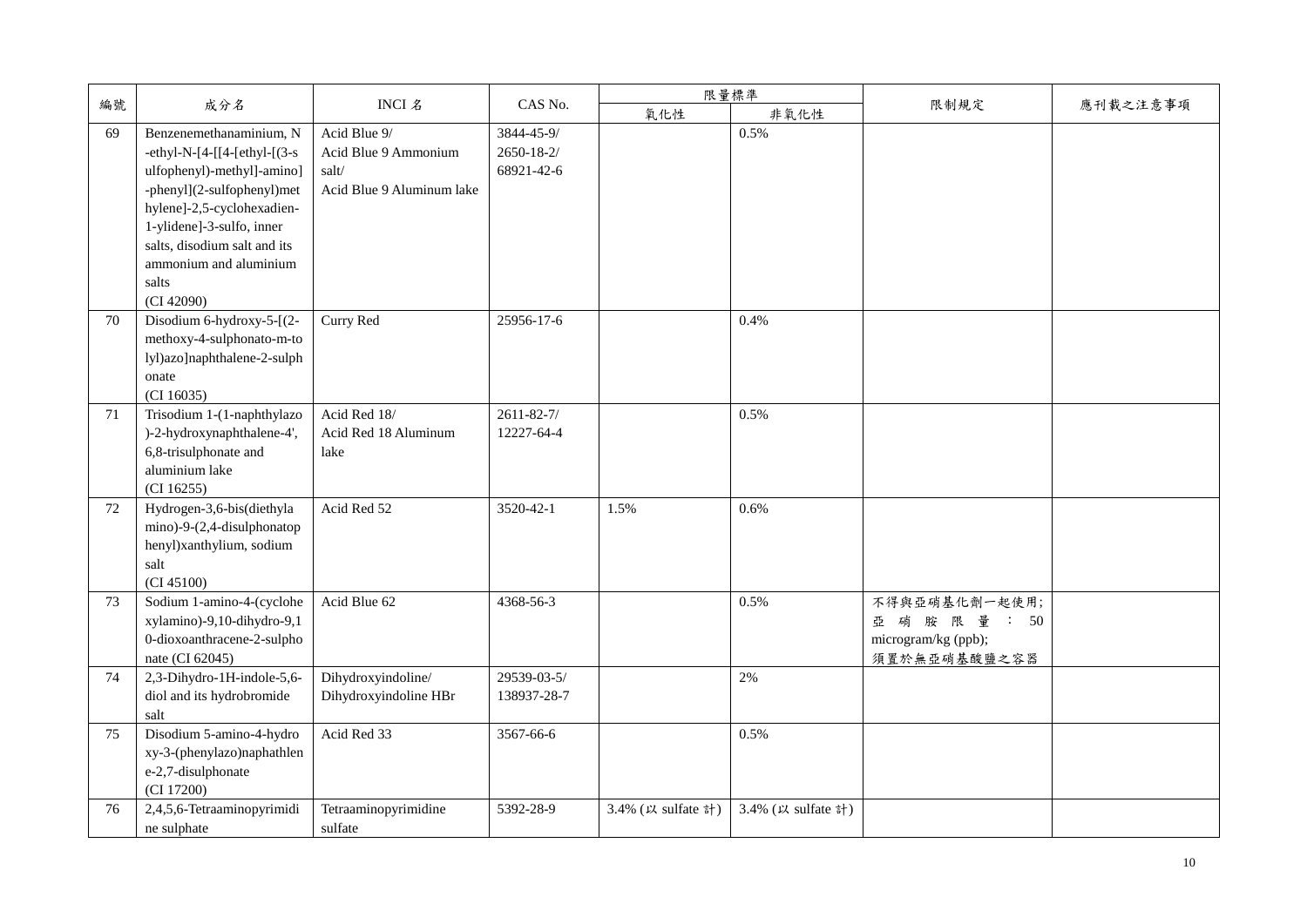|    |                                  |                            |             | 限量標準             |                  |                     |          |
|----|----------------------------------|----------------------------|-------------|------------------|------------------|---------------------|----------|
| 編號 | 成分名                              | INCI 名                     | CAS No.     | 氧化性              | 非氧化性             | 限制規定                | 應刊載之注意事項 |
| 77 | 1H-Indole-5,6-diol               | Dihydroxyindole            | 3131-52-0   | 0.5%             | 0.5%             |                     |          |
| 78 | 5-Amino-4-chloro-2-methyl        | 5-Amino-4-Chloro-o-Cresol  | 110102-85-7 | 1.5%<br>以        |                  |                     |          |
|    | phenol hydrochloride             | HCl                        |             | hydrochloride 計) |                  |                     |          |
| 79 | 1H-Indole-2,3-Dione              | Isatin                     | 91-56-5     |                  | 1.6%             |                     |          |
| 80 | 2-Methyl-1-naphthyl              | 1-Acetoxy-2-methylnaphtha  | 5697-02-9   | 2%               |                  |                     |          |
|    | acetate                          | lene                       |             |                  |                  |                     |          |
| 81 | 1-Hydroxy-2-methylnaphth         | 2-Methyl-1-naphthol        | 7469-77-4   | 2%               |                  |                     |          |
|    | alene                            |                            |             |                  |                  |                     |          |
| 82 | Disodium 5,7-dinitro-8-oxid      | Acid Yellow 1              | 846-70-8    | $1\%$            | 0.2%             |                     |          |
|    | o-2-naphthalenesulfonate         |                            |             |                  |                  |                     |          |
|    | (CI 10316)                       |                            |             |                  |                  |                     |          |
| 83 | $1-Methoxy-3-(\beta-aminoethyl)$ | HC Yellow No. 9            | 86419-69-4  |                  | 0.5<br>以         | 不得與亞硝基化劑一起使用;       |          |
|    | )amino-4-nitrobenzene,           |                            |             |                  | hydrochloride 計) | 亞 硝 胺 限 量 : 50      |          |
|    | hydrochloride                    |                            |             |                  |                  | microgram/kg (ppb); |          |
|    |                                  |                            |             |                  |                  | 須置於無亞硝基酸鹽之容器        |          |
| 84 | 1-(4'-Aminophenylazo)-2-         | HC Yellow No. 7            | 104226-21-3 |                  | 0.25%            |                     |          |
|    | methyl-4-(bis-2-hydroxyeth       |                            |             |                  |                  |                     |          |
|    | vl)aminobenzene                  |                            |             |                  |                  |                     |          |
| 85 | Benzenaminium, 3-[(4,5-di        | <b>Basic Yellow 57</b>     | 68391-31-1  |                  | 2%               |                     |          |
|    | hydro-3-methyl-5-oxo-1-ph        |                            |             |                  |                  |                     |          |
|    | enyl-1H-pyrazol-4-yl)azo]-       |                            |             |                  |                  |                     |          |
|    | N,N,Ntrimethyl-, chloride        |                            |             |                  |                  |                     |          |
| 86 | 9,10-Anthracenedione,            | HC Blue No. 14             | 99788-75-7  |                  | 0.3%             | 不得與亞硝基化劑一起使用;       |          |
|    | 1,4-bis[(2,3-dihydroxyprop       |                            |             |                  |                  | 亞 硝 胺 限 量 : 50      |          |
|    | yl)amino]-                       |                            |             |                  |                  | microgram/kg (ppb); |          |
|    |                                  |                            |             |                  |                  | 須置於無亞硝基酸鹽之容器        |          |
| 87 | 4,5-Diamino-1-(2-hydroxye        | 1-Hydroxyethyl-4,5-diamin  | 155601-30-2 | 3%               |                  |                     |          |
|    | thyl)-1H-pyrazole sulfate        | o pyrazole sulfate         |             |                  |                  |                     |          |
|    | (1:1)                            |                            |             |                  |                  |                     |          |
| 88 | Quinolinium, 4-formyl-1-m        | 4-Formyl-1-methylquinolini | 223398-02-5 | 2.5%             |                  |                     |          |
|    | ethyl-, salt with                | um-p-toluenesulfonate      |             |                  |                  |                     |          |
|    | 4-methylbenzenesulfonic          |                            |             |                  |                  |                     |          |
|    | acid(1:1)                        |                            |             |                  |                  |                     |          |
| 89 | 2,6-Pyridinediamine, 3-(3-p      | 2,6-Diamino-3-((pyridine-3 | 28365-08-4  | 0.25%            | 0.25%            |                     |          |
|    | yridinylazo)                     | -yl)azo)pyridine           |             |                  |                  |                     |          |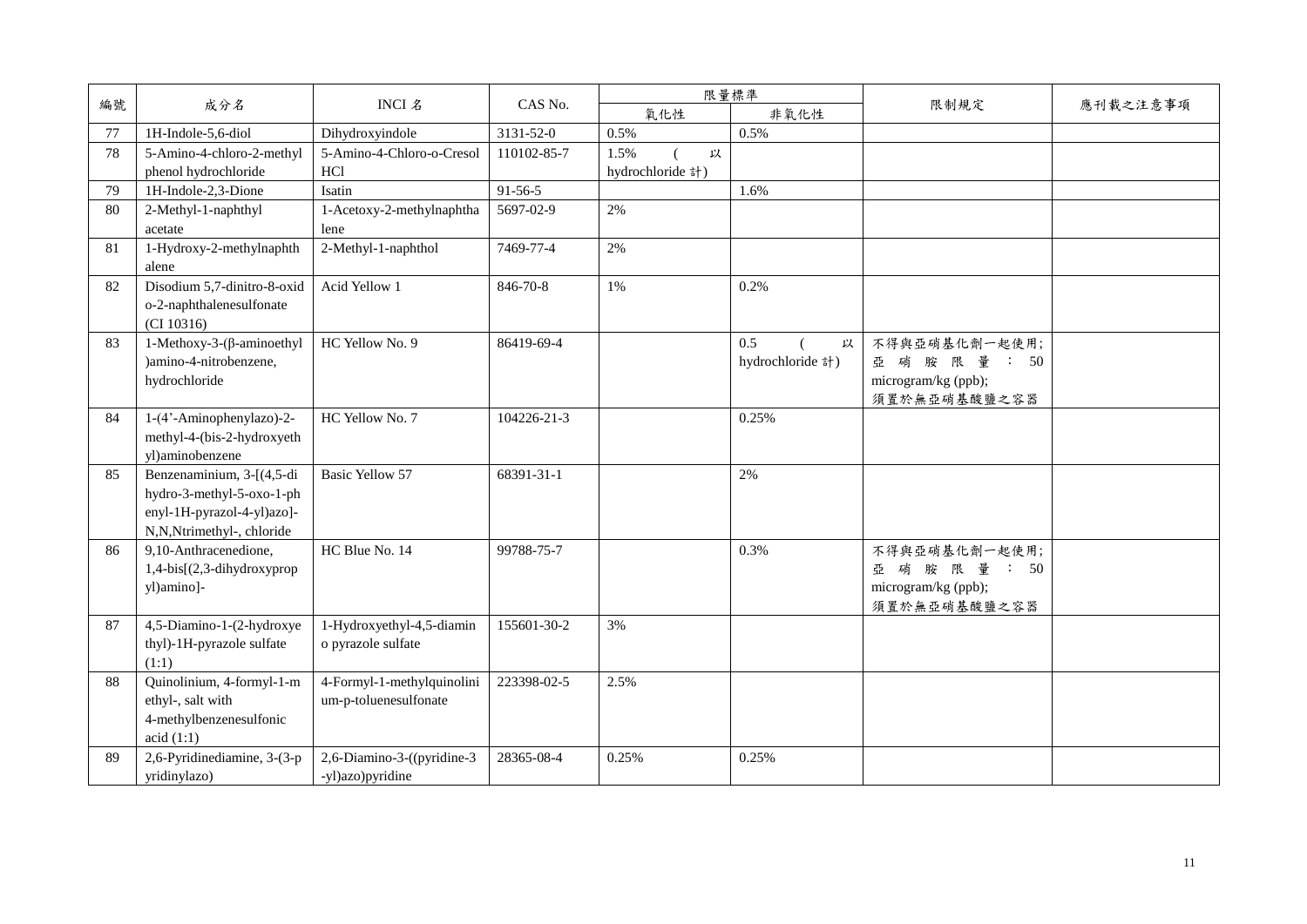|    |                                                                                                                                                                                                                                                                                                                            |                                                                                                                                                                                                                                                                                         |                                               |       | 限量標準  |                                                                        |          |
|----|----------------------------------------------------------------------------------------------------------------------------------------------------------------------------------------------------------------------------------------------------------------------------------------------------------------------------|-----------------------------------------------------------------------------------------------------------------------------------------------------------------------------------------------------------------------------------------------------------------------------------------|-----------------------------------------------|-------|-------|------------------------------------------------------------------------|----------|
| 編號 | 成分名                                                                                                                                                                                                                                                                                                                        | INCI 名                                                                                                                                                                                                                                                                                  | CAS No.                                       | 氧化性   | 非氧化性  | 限制規定                                                                   | 應刊載之注意事項 |
| 90 | 4-((4-Amino-3-methylphen<br>$y$ l)(4-imino-3-methyl-2,5-c<br>yclohexadien-1-ylidene)met<br>hyl)-2-methylphenylamine<br>monohydrochloride<br>(CI 42520)                                                                                                                                                                     | <b>Basic Violet 2</b>                                                                                                                                                                                                                                                                   | 3248-91-7                                     | 1%    | 0.5%  |                                                                        |          |
| 91 | 2,3-Diamino-6,7-dihydro-1<br>H,5H-pyrazolo[1,2-a]<br>Pyrazol-1-one<br>dimethanesulfonate                                                                                                                                                                                                                                   | 2,3-Diaminodihydropyrazol<br>opyrazolone<br>dimethosulfonate                                                                                                                                                                                                                            | 857035-95-1                                   | 2%    |       |                                                                        |          |
| 92 | 1-Methylamino-2-nitro-5-(2<br>,3-dihydroxy-propyloxy)-be<br>nzene                                                                                                                                                                                                                                                          | 2-Nitro-5-glycerylmethylani<br>line                                                                                                                                                                                                                                                     | 80062-31-3                                    | 0.8%  | 1%    | 不得與亞硝基化劑一起使用;<br>亞 硝 胺 限 量 : 50<br>microgram/kg (ppb);<br>須置於無亞硝基酸鹽之容器 |          |
| 93 | 1-Propanaminium, 3-[[9,10-<br>dihydro-4-(methylamino)-9,<br>10-dioxo-1-anthracenyl]ami<br>no]-N,N-dimethyl-N-propyl<br>-, bromide                                                                                                                                                                                          | HC Blue No. 16                                                                                                                                                                                                                                                                          | 502453-61-4                                   |       | 3%    | 不得與亞硝基化劑一起使用;<br>亞 硝 胺 限 量 : 50<br>microgram/kg (ppb);<br>須置於無亞硝基酸鹽之容器 |          |
| 94 | Phenol, 2,2'-methylenebis[4<br>-amino-], dihydrochloride                                                                                                                                                                                                                                                                   | 2,2'-Methylenebis-4-aminop<br>henol HCl                                                                                                                                                                                                                                                 | 27311-52-0/<br>63969-46-0                     | $1\%$ | 1%    |                                                                        |          |
| 95 | Fluorescein, 2',4',5',7'-tetrab<br>romo-4,5,6,7-tetrachloro-, d<br>isodium salt<br>(CI 45410)                                                                                                                                                                                                                              | Acid Red 92                                                                                                                                                                                                                                                                             | 18472-87-2                                    | 2%    | 0.4%  |                                                                        |          |
| 96 | Mixture of $(1)$ , $(2)$ & $(3)$ in<br>dispersing agent<br>(lignosulphate):<br>$(1)$ 9,10-Anthracenedione-1<br>,4-bis[(2-Hydroxyethyl)ami<br>no <sub>l</sub><br>(2) 9,10-Anthracenedione-1<br>-[(2-Hydroxyethyl)amino]-4<br>-[(3-Hydroxypropyl)amino]<br>$(3)$ 9,10-anthracenedione-1,<br>4-bis[(3-hydroxypropyl)ami<br>no | Disperse Blue 377 is a<br>mixture of three dyes:<br>$(1)$ 1,4-Bis[ $(2-hydroxyethyl$<br>)amino]anthra-9,<br>10-quinone/<br>(2) 1-[(2-hydroxyethyl)ami<br>no]-4-[(3-hydroxypropyl)a<br>mino]anthra-9,10-quinone/<br>$(3)$ 1,4-bis[ $(3-hydroxypropy)$<br>l)amino]anthra-9,10-quinon<br>e | $4471 - 41 - 4/$<br>67674-26-4/<br>67701-36-4 |       | $2\%$ |                                                                        |          |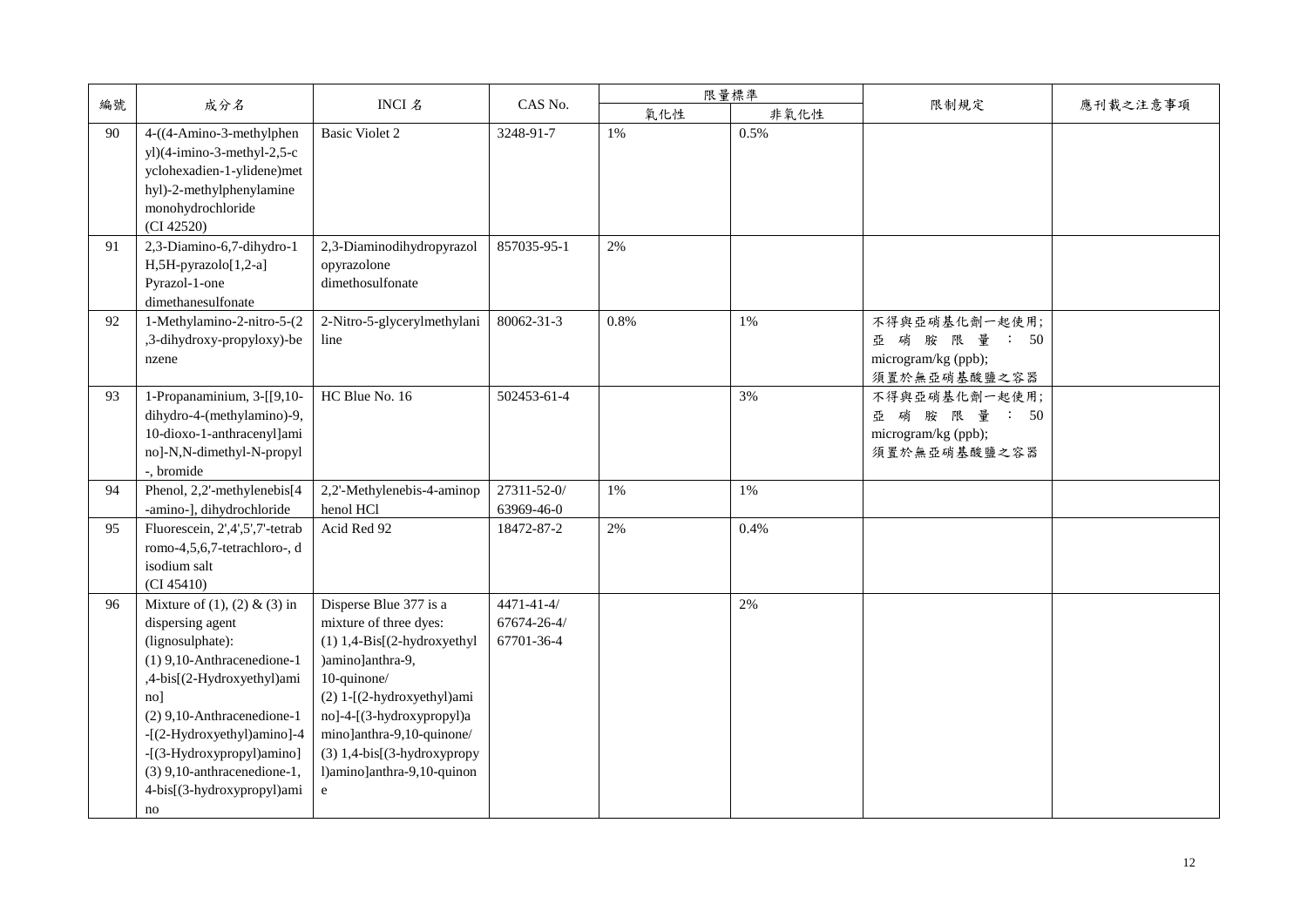|                                                                       | 成分名                                                                                                                                                             | INCI 名               | CAS No.                 | 限量標準                                                  |      |                                                                        |          |  |
|-----------------------------------------------------------------------|-----------------------------------------------------------------------------------------------------------------------------------------------------------------|----------------------|-------------------------|-------------------------------------------------------|------|------------------------------------------------------------------------|----------|--|
| 編號                                                                    |                                                                                                                                                                 |                      |                         | 氧化性                                                   | 非氧化性 | 限制規定                                                                   | 應刊載之注意事項 |  |
| 97                                                                    | Sodium, 4-[(9,10-dihydro-4<br>-hydroxy-9,10-dioxo-1-anth<br>ryl)amino]toluene-3-sulpho<br>nate                                                                  | Acid Violet 43       | 4430-18-6               |                                                       | 0.5% |                                                                        |          |  |
| 98                                                                    | 2-(4-Amino-3-nitroanilino)e<br>thanol                                                                                                                           | HC Red No. 7         | 24905-87-1              |                                                       | 1%   | 不得與亞硝基化劑一起使用;<br>亞 硝 胺 限 量 : 50<br>microgram/kg (ppb);<br>須置於無亞硝基酸鹽之容器 |          |  |
| 99                                                                    | Phosphoric acid compound<br>with<br>4-[(2,6-dichlorophenyl)(4-i<br>mino-3,5-dimethyl-2,5-cycl<br>ohexadien-1-ylidene)methyl<br>$]-2,6$ -dimethylaniline $(1:1)$ | HC Blue No. 15       | 74578-10-2              | 0.2%                                                  | 0.2% |                                                                        |          |  |
| 100                                                                   | Diammonium<br>peroxodisulphate                                                                                                                                  | Ammonium persulfate  | 7727-54-0               | 61.3%                                                 |      | 限使用於脫色、脫染;<br>限由領有男子理髮或女子美<br>髮技術士人員對消費者使用                             |          |  |
| 101                                                                   | Dipotassium<br>peroxodisulphate                                                                                                                                 | Potassium persulfate | 7727-21-1               | 70%                                                   |      | 限使用於脫色、脫染;<br>限由領有男子理髮或女子美<br>髮技術士人員對消費者使用                             |          |  |
| 102                                                                   | Disodium peroxodisulphate                                                                                                                                       | Sodium persulfate    | 7775-27-1               | 47%                                                   |      | 限使用於脫色、脫染;<br>限由領有男子理髮或女子美<br>髮技術士人員對消費者使用                             |          |  |
| 103                                                                   | Ammonia                                                                                                                                                         | Ammonia              | 7664-41-7/<br>1336-21-6 | 6% (以 NH <sub>3</sub> 計)                              |      |                                                                        |          |  |
| 104                                                                   | Hydrogen peroxide, and<br>other compounds or<br>mixtures that release<br>hydrogen peroxide                                                                      | Hydrogen peroxide    | 7722-84-1               | 12% (40 volumes)(含釋出之 H <sub>2</sub> O <sub>2</sub> ) |      | 限使用於染髮劑二劑                                                              |          |  |
| ※限量標準:係指該成分依產品使用說明書混合後之最高允許使用量。<br>※本表成分除另有規定外,限使用於染髮劑類產品,其他類化粧品不得掺用。 |                                                                                                                                                                 |                      |                         |                                                       |      |                                                                        |          |  |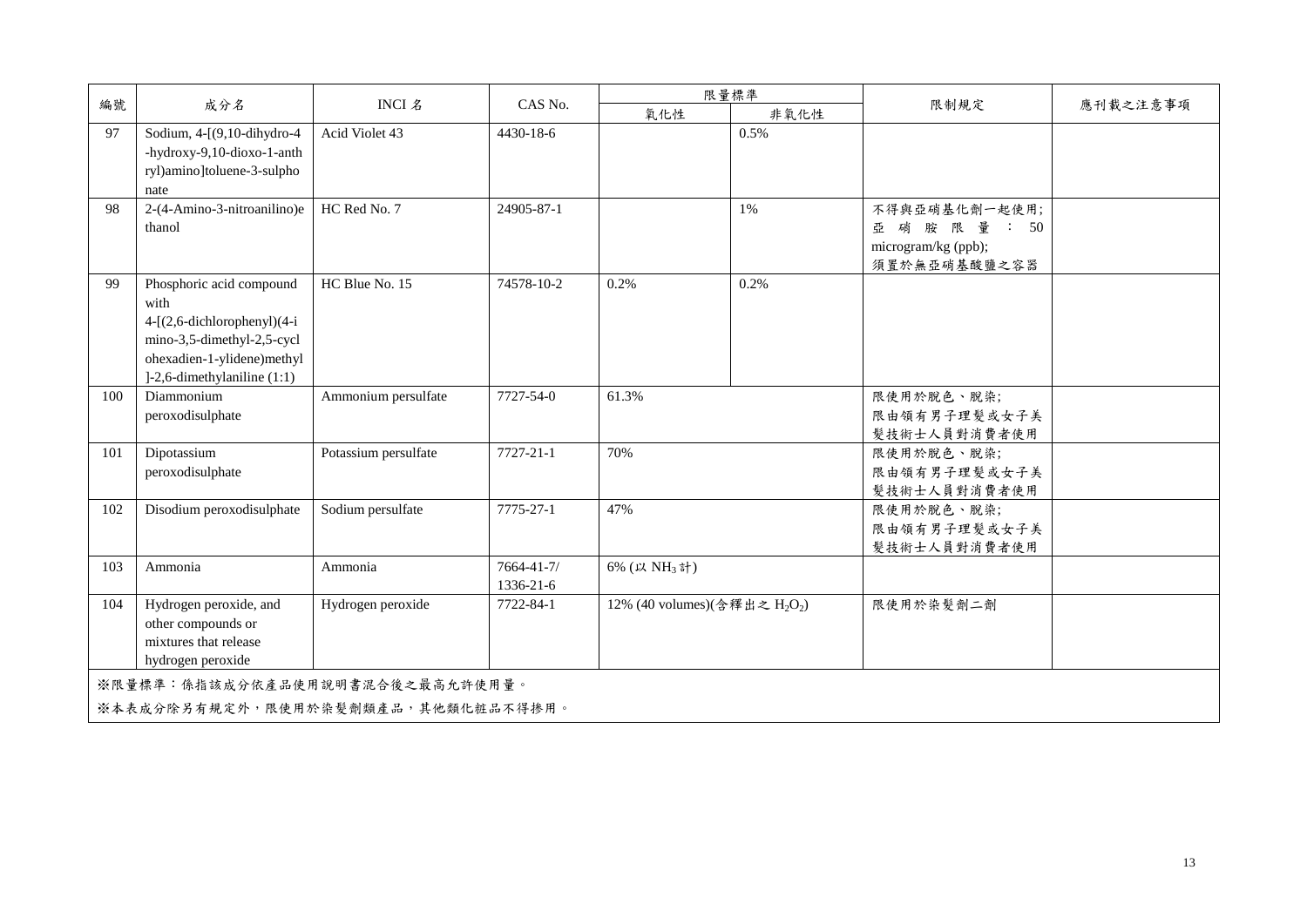## 燙髮劑

| 編號                                                                                                               | 成分名                                      | INCI 名                                   | CAS No.        | 產品類型/使用範圍 | 限量標準                                | 限制規定                  | 應刊載之注意事項                               |  |  |
|------------------------------------------------------------------------------------------------------------------|------------------------------------------|------------------------------------------|----------------|-----------|-------------------------------------|-----------------------|----------------------------------------|--|--|
| $\overline{1}$                                                                                                   | Thioglycolic acid and its                | Thioglycolic acid                        | $68 - 11 - 1$  |           | (a) $8\%$ ( $\mu$ thioglycollic     | (a) $pH : 7.0-9.5$    | (a) 含 Thioglycolate。                   |  |  |
|                                                                                                                  | salts $^{(1)}$                           |                                          |                |           | acid 計)                             |                       |                                        |  |  |
|                                                                                                                  |                                          |                                          |                |           | (b) $11\%$ ( $\upmu$ thioglycollic  | (b) pH: 7.0-9.5; 限美髮專 | (b) $\triangleq$ Thioglycolate $\circ$ |  |  |
|                                                                                                                  |                                          |                                          |                |           | acid 計)                             | 業技術人士使用               |                                        |  |  |
| 2                                                                                                                | Thioglycolic acid esters                 |                                          |                |           | (a) $8\%$ ( $\kappa$ thioglycollic  | (a) $pH: 6.0-9.5$     | (a) 含 Thioglycolate。                   |  |  |
|                                                                                                                  |                                          |                                          |                |           | acid 計)                             |                       |                                        |  |  |
|                                                                                                                  |                                          |                                          |                |           | (b) $11\%$ ( $\upmu$ thioglycollic  | (b) pH:6.0-9.5; 限美髮專  | (b) $\triangleq$ Thioglycolate $\circ$ |  |  |
|                                                                                                                  |                                          |                                          |                |           | acid 計)                             | 業技術人士使用               |                                        |  |  |
| 3                                                                                                                | L-Cysteine/                              | L-Cysteine/                              | $52 - 90 - 4/$ | (a) 冷燙用   | (a) $3 \sim 7.5\%$ ( $\mu$ cysteine | (a) $pH : 8.0-9.5$ ;  |                                        |  |  |
|                                                                                                                  | DL-Cysteine/                             | DL-Cysteine/                             | 3374-22-9/     |           | 計)                                  | 鹼度:每公撮消耗0.1N          |                                        |  |  |
|                                                                                                                  | L-Cysteine hydrochloride/                | L-Cysteine hydrochloride/                | $52 - 89 - 1/$ |           |                                     | 鹽酸量12公撮以下。            |                                        |  |  |
|                                                                                                                  | DL-Cysteine hydrochloride/<br>L-Cysteine | DL-Cysteine hydrochloride/<br>L-Cysteine | 10318-18-0/    | (b) 熱燙用   | (b) $1.5 - 5.5\%$ ( $\mu$ cysteine  | (b) $pH : 4.0-9.5$ ;  |                                        |  |  |
|                                                                                                                  | monohydrochloride/                       | monohydrochloride/                       | 7048-04-6/     |           | 計)                                  | 鹼度:每公撮消耗0.1N          |                                        |  |  |
|                                                                                                                  | N-Acetyl-L-Cysteine                      | N-Acetyl-L-Cysteine                      | 616-91-1       |           |                                     | 鹽酸量9公撮以下。             |                                        |  |  |
| $\overline{4}$                                                                                                   | Sodium sulfite                           | Sodium sulfite                           | 7757-83-7      |           | 6.7% (以 free SO <sub>2</sub> 計)     |                       |                                        |  |  |
| 5                                                                                                                | Potassium or sodium                      | Potassium hydroxide/                     | 1310-58-3/     |           | (a) 2%                              |                       | (a) 含強鹼(alkali)、可能引                    |  |  |
|                                                                                                                  | hydroxide <sup>(1)</sup>                 | Sodium hydroxide                         | 1310-73-2      |           |                                     |                       | 起失明。                                   |  |  |
|                                                                                                                  |                                          |                                          |                |           | (b) $4.5%$                          | (b) 限美髮專業技術人士         | (b) 含強鹼(alkali)、可能引                    |  |  |
|                                                                                                                  |                                          |                                          |                |           |                                     | 使用                    | 起失明。                                   |  |  |
| 6                                                                                                                | Lithium hydroxide $^{(1)}$               | Lithium hydroxide                        | 1310-65-2      |           | (a) $2%$                            |                       | (a) 含強鹼(alkali)、可能引                    |  |  |
|                                                                                                                  |                                          |                                          |                |           |                                     |                       | 起失明。                                   |  |  |
|                                                                                                                  |                                          |                                          |                |           | (b) $4.5\%$                         | (b) 限美髮專業技術人士         | (b) 含強鹼(alkali)、可能引                    |  |  |
|                                                                                                                  |                                          |                                          |                |           |                                     | 使用                    | 起失明。                                   |  |  |
| $\overline{7}$                                                                                                   | Calcium hydroxide $^{(1)}$               | Calcium hydroxide                        | 1305-62-0      | 含氫氧化鈣和胍鹽之 | 7%<br>以<br>calcium<br>$\left($      |                       | 含強鹼(alkali)、可能引起                       |  |  |
|                                                                                                                  |                                          |                                          |                | 燙髮劑       | hydroxide 計)                        |                       | 失明。                                    |  |  |
| 8                                                                                                                | Sodium bromate                           | Sodium bromate                           | 7789-38-0      | 燙髮劑二劑     | 11.5%                               | $pH: 4.0-9.5$         |                                        |  |  |
|                                                                                                                  |                                          |                                          |                |           |                                     |                       |                                        |  |  |
| $\mathbf{Q}$                                                                                                     | Hydrogen peroxide, and                   | Hydrogen peroxide                        | 7722-84-1      | 燙髮劑二劑     | 12% (40 volumes)(含釋                 |                       |                                        |  |  |
|                                                                                                                  | other compounds or                       |                                          |                |           | 出之 $H_2O_2$                         |                       |                                        |  |  |
|                                                                                                                  | mixtures that release                    |                                          |                |           |                                     |                       |                                        |  |  |
|                                                                                                                  | hydrogen peroxide                        |                                          |                |           |                                     |                       |                                        |  |  |
|                                                                                                                  | (1)該成分作為非燙髮劑用途時,應參照化粧品成分使用限制表之規定。        |                                          |                |           |                                     |                       |                                        |  |  |
| ※Sodium hydroxide、Potassium hydroxide 及 Lithium hydroxide 的限量濃度是以 Sodium hydroxide 之重量計。倘添加上開混合之成分,其總量不得超過其限量規定。 |                                          |                                          |                |           |                                     |                       |                                        |  |  |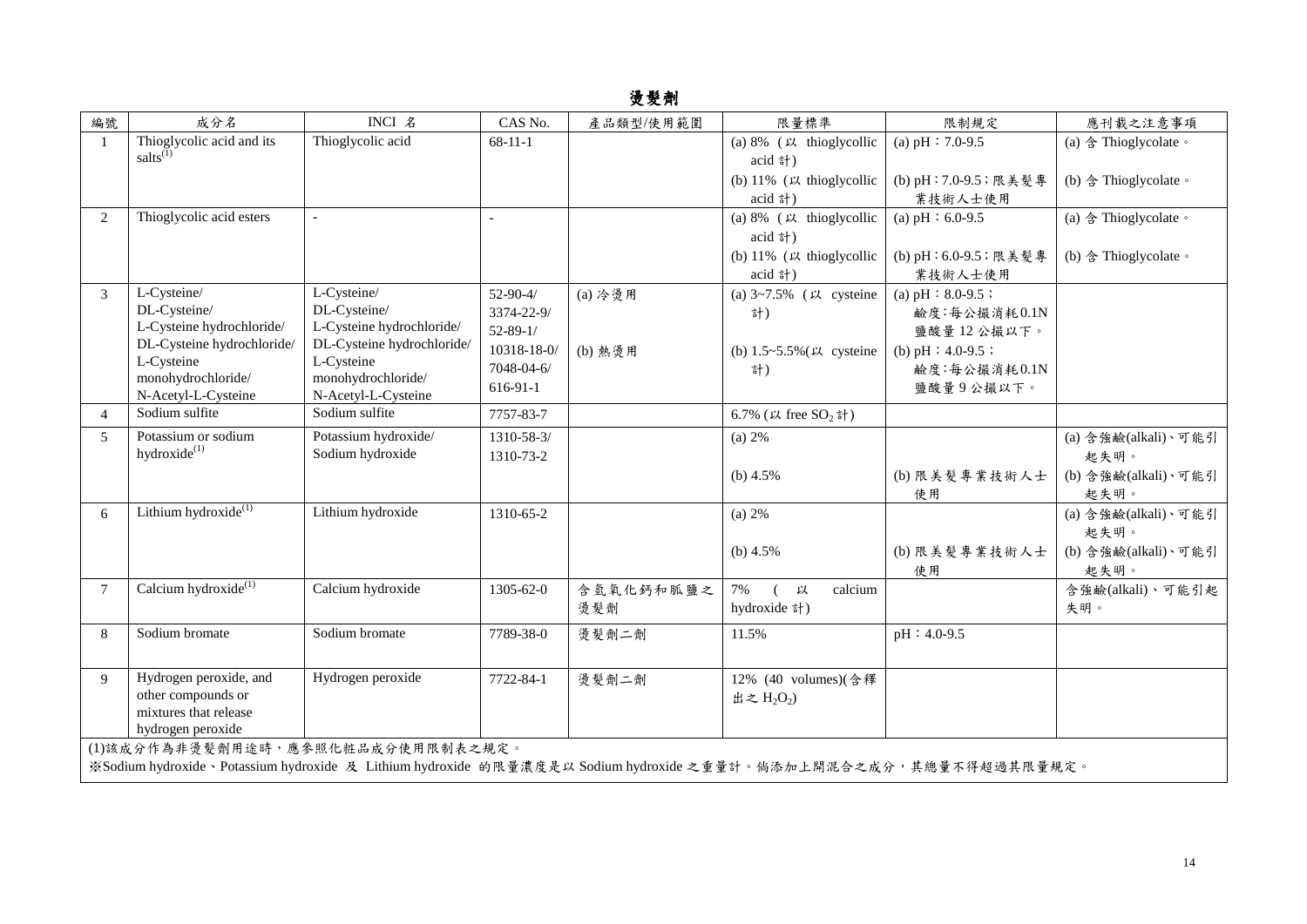## 止汗制臭劑

| 編號 | 成分名                                       | INCI $\AA$ | CAS No.    | 產品類型/使用範圍 | 限量標準          | 限制規定                   | 應刊載之注意事項             |
|----|-------------------------------------------|------------|------------|-----------|---------------|------------------------|----------------------|
|    | Aluminum chlorohydrate                    |            | 12042-91-0 |           | 25%(以無水物計算)   | 用途:止汗制臭。               |                      |
|    | Aluminum zirconium salts                  |            |            |           | 20%(以無水物計算)   | 用途:止汗制臭。<br>不得使用於噴霧類化粧 |                      |
|    |                                           |            |            |           |               | 品                      |                      |
|    | Aluminum chloride                         |            | 7446-70-0  |           | 15%(以水溶液計算)   | 用途:止汗制臭。               |                      |
|    | Aluminum<br>sesquichlorohydrate 及其衍<br>生物 |            | 11089-92-2 |           | 25%           | 用途:止汗制臭。               |                      |
|    | Ammonium silver zinc<br>aluminum silicate |            |            |           | $5 \sim 10\%$ | 用途:抗菌、制臭。              | 不得使用於皮膚有破損<br>或傷口部位。 |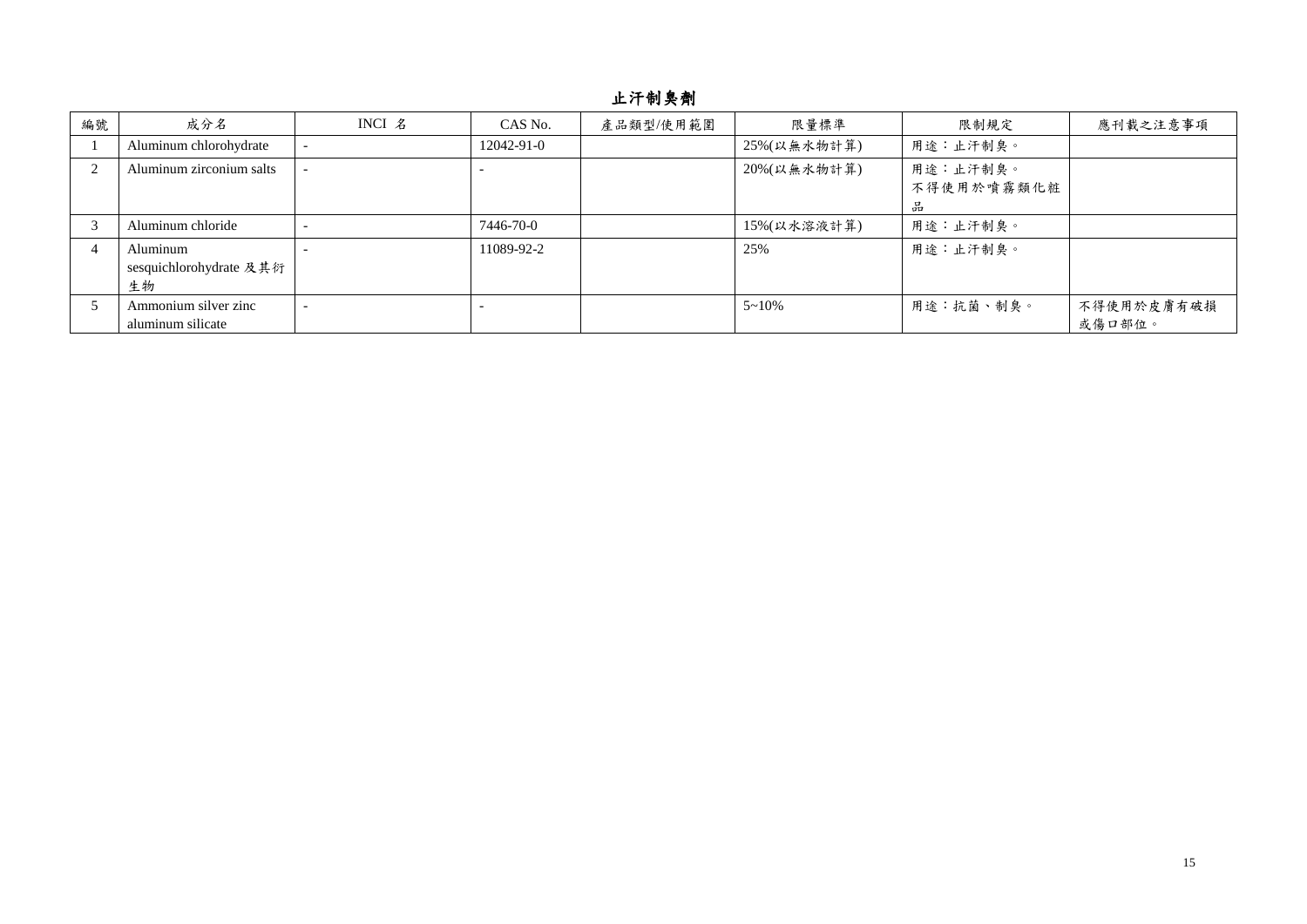| ш |
|---|
|---|

| 編號              | 成分名                                      | INCI 名                     | CAS No.        | 產品類型/使用範圍 | 限量標準        | 限制規定              | 應刊載之注意事項                   |
|-----------------|------------------------------------------|----------------------------|----------------|-----------|-------------|-------------------|----------------------------|
|                 | Ascorbyl Tetraisopalmitate               | Ascorbyl Tetraisopalmitate |                |           | 3.0%(使用限量)  | 用途:抑制黑色素形成。       |                            |
| 2               | Sulfur                                   | Sulfur                     |                |           | 2%          | 用途:面皰預防使用於面       |                            |
|                 |                                          |                            |                |           |             | 霜乳液等。             |                            |
|                 |                                          |                            |                |           |             |                   |                            |
|                 |                                          |                            |                |           |             |                   |                            |
| $\mathfrak{Z}$  | Salicylic $\overline{\text{acid}}^{(1)}$ | Salicylic acid             | 69-72-7        |           | $0.2 - 2\%$ |                   | 不得使用於三歲以下孩                 |
|                 |                                          |                            |                |           |             | 用途:軟化角質、面皰預<br>防。 |                            |
|                 |                                          |                            |                |           |             | 除洗髮產品外,不得使用       | 童 (洗髮產品得免刊載該<br>注意事項)。     |
|                 |                                          |                            |                |           |             | 於三歲以下孩童之產品。       |                            |
| $\overline{4}$  | Allantoin                                | Allantoin                  | 97-59-6        | 非立即沖洗產品   | 超過0.2至0.5%  | 用途:潤膚。            |                            |
| $5\overline{)}$ | Hydrogen peroxide                        | Hydrogen peroxide          | 7722-84-1      | 居家使用之美白牙齒 | 6%          | 用途:美白牙齒。          | 1. 使用時牙齦或口腔若               |
|                 |                                          |                            |                | 產品        |             |                   | 出現不適反應(如紅、                 |
| 6               | Carbamide peroxide                       | Urea peroxide              | $124 - 43 - 6$ | 居家使用之美白牙齒 | 18%         |                   | 腫、疼痛等),請即停止                |
|                 |                                          |                            |                | 產品        |             |                   | 使用,並諮詢牙醫師。                 |
|                 |                                          |                            |                |           |             |                   | 2. 使用時如有牙齒敏感               |
|                 |                                          |                            |                |           |             |                   | 現象,請暫停使用,並                 |
|                 |                                          |                            |                |           |             |                   | 諮詢牙醫師。                     |
|                 |                                          |                            |                |           |             |                   | 3.12 歲以下孩童、孕婦或             |
|                 |                                          |                            |                |           |             |                   | 授乳期婦女,不建議使                 |
|                 |                                          |                            |                |           |             |                   | 用。                         |
|                 |                                          |                            |                |           |             |                   | 4. 牙齦組織或口腔有病               |
|                 |                                          |                            |                |           |             |                   | 變,以及對本產品之成                 |
|                 |                                          |                            |                |           |             |                   | 分有過敏者,請勿使                  |
|                 |                                          |                            |                |           |             |                   | 用。                         |
|                 |                                          |                            |                |           |             |                   | 5. 避免不當吞食。                 |
|                 |                                          |                            |                |           |             |                   | 6. 使用時避免本產品接<br>觸眼睛,若不慎觸及眼 |
|                 |                                          |                            |                |           |             |                   | 睛,請立即用清水沖                  |
|                 |                                          |                            |                |           |             |                   | 洗。                         |
|                 |                                          |                            |                |           |             |                   | 7. 使用牙齒美白劑期間               |
|                 |                                          |                            |                |           |             |                   | 不宜抽煙或嚼檳榔。                  |
|                 |                                          |                            |                |           |             |                   | 8. 使用時儘量避免讓本               |
|                 |                                          |                            |                |           |             |                   | 產品直接接觸到牙齦。                 |
|                 |                                          |                            |                |           |             |                   | 9. 使用超過 14 天以上,            |
|                 |                                          |                            |                |           |             |                   | 應依照牙醫師指示使                  |
|                 |                                          |                            |                |           |             |                   | 用。                         |
|                 |                                          |                            |                |           |             |                   | 10. 本產品需置於孩童接              |
|                 |                                          |                            |                |           |             |                   | 觸不到的地方及避免                  |